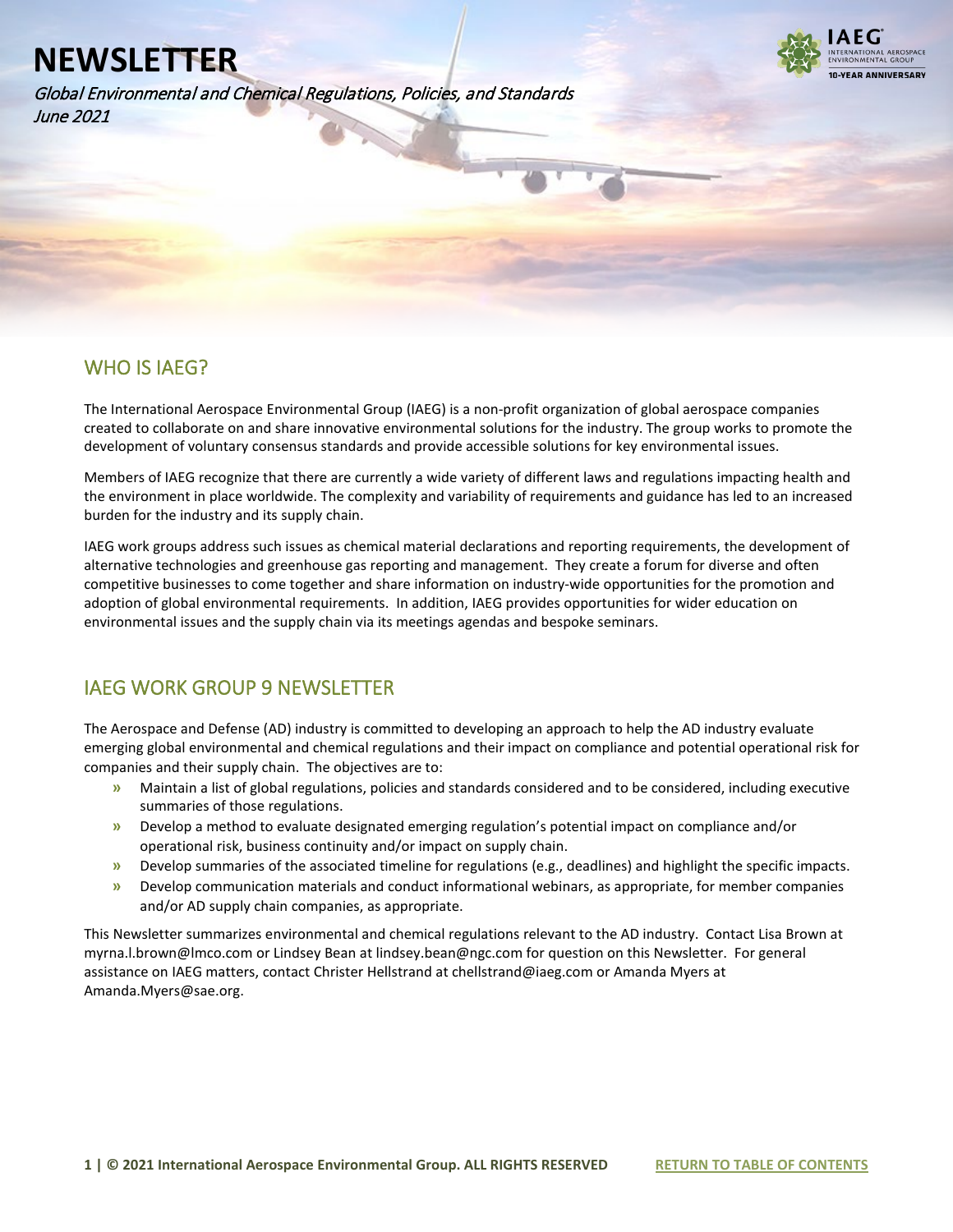Global Environmental and Chemical Regulations, Policies, and Standards June 2021



## <span id="page-1-0"></span>TABLE OF CONTENTS



| Announcement on supplementing the "Inventory of Existing Chemical Substances in China"5                                                                                                        |
|------------------------------------------------------------------------------------------------------------------------------------------------------------------------------------------------|
|                                                                                                                                                                                                |
| Environmental Affairs Office Solid Letter (2021) No.237 - Notice on the implementation of the "Stockholm<br>Convention on Persistent Organic Pollutants" prohibiting the production and use of |
|                                                                                                                                                                                                |
|                                                                                                                                                                                                |
|                                                                                                                                                                                                |
|                                                                                                                                                                                                |
|                                                                                                                                                                                                |
|                                                                                                                                                                                                |
|                                                                                                                                                                                                |
|                                                                                                                                                                                                |
|                                                                                                                                                                                                |
| Environmental Protection and Management Act (Amendment of Second Schedule) Order 2021                                                                                                          |
|                                                                                                                                                                                                |
| Partial amendment to the enforcement regulations and enforcement decree of the Act on Registration                                                                                             |
|                                                                                                                                                                                                |
| Draft amendments to the "Designation and Operation Management Measures for Priority Management                                                                                                 |
| Draft amendments to regulations for New and Existing Chemical Substances Registration11                                                                                                        |
| 2   © 2021 International Aerospace Environmental Group. ALL RIGHTS RESERVED<br><b>RETURN TO TABLE OF CONTENTS</b>                                                                              |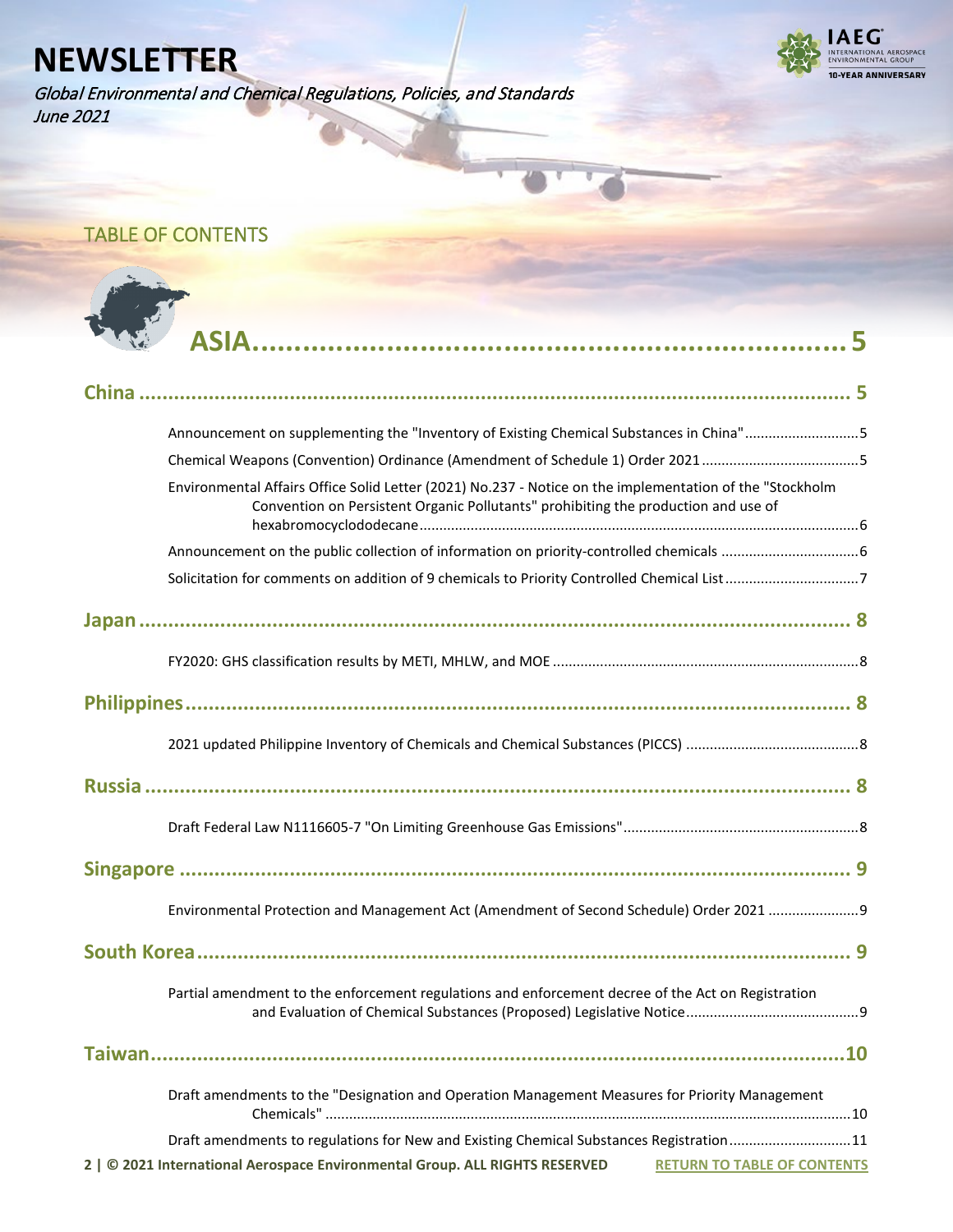Global Environmental and Chemical Regulations, Policies, and Standards June 2021



[Notice No. 1108200542 to commence a period of public comments for the draft amendment of](#page-11-0)  ["Regulations for New and Existing Chemical Substances Registration"](#page-11-0) .........................................12

| EU Commission revised the polymers of low concern (PLC) proposal before member states meeting13                                                                                                                                                                                                |  |
|------------------------------------------------------------------------------------------------------------------------------------------------------------------------------------------------------------------------------------------------------------------------------------------------|--|
| Commission Regulation (EU) 2021/979 of 17 June 2021 amending Annexes VII to XI to Regulation (EC) No<br>1907/2006 of the European Parliament and of the Council concerning the Registration,                                                                                                   |  |
|                                                                                                                                                                                                                                                                                                |  |
| Commission Delegated Directive (EU) 2021/884 amends Annex IV to Directive 2011/65/EU 14                                                                                                                                                                                                        |  |
| Laying down rules for the application of Regulation (EC) No 1907/2006 as regards applications for<br>authorisation and review reports for the uses of substances in the production of legacy spare<br>parts and in the repair of articles and complex products no longer produced and amending |  |
| Electrical equipment - Revoking exemptions for mercury in single capped (compact) fluorescent lamps for                                                                                                                                                                                        |  |
| Commission Regulation (EU) /of XXX amending Annexes VI to X to Regulation (EC) No 1907/2006 of the<br>European Parliament and of the Council concerning the Registration, Evaluation,                                                                                                          |  |
| Submitted restrictions under consideration: 1,6,7,8,9,14,15,16,17,17,18,18-Dodecachloropentacyclo<br>[12.2.1.16,9.02,13.05,10] octadeca-7,15-diene ("Dechlorane Plus"™, EC No. 236-948-9, CAS                                                                                                  |  |
| Commission Regulation (EU) /of XXX amending Annexes VI to X to Regulation (EC) No 1907/2006 of the<br>European Parliament and of the Council concerning the Registration, Evaluation,                                                                                                          |  |
|                                                                                                                                                                                                                                                                                                |  |
|                                                                                                                                                                                                                                                                                                |  |
| Draft Commission implementing decision on the identification of resorcinol as a substance of very high<br>concern pursuant to Article 57, point (f), of Regulation (EC) No 1907/2006 of the European                                                                                           |  |
|                                                                                                                                                                                                                                                                                                |  |
| Amendment of the ordinance on bans and restrictions on partially fluorinated and fully fluorinated                                                                                                                                                                                             |  |
| 19                                                                                                                                                                                                                                                                                             |  |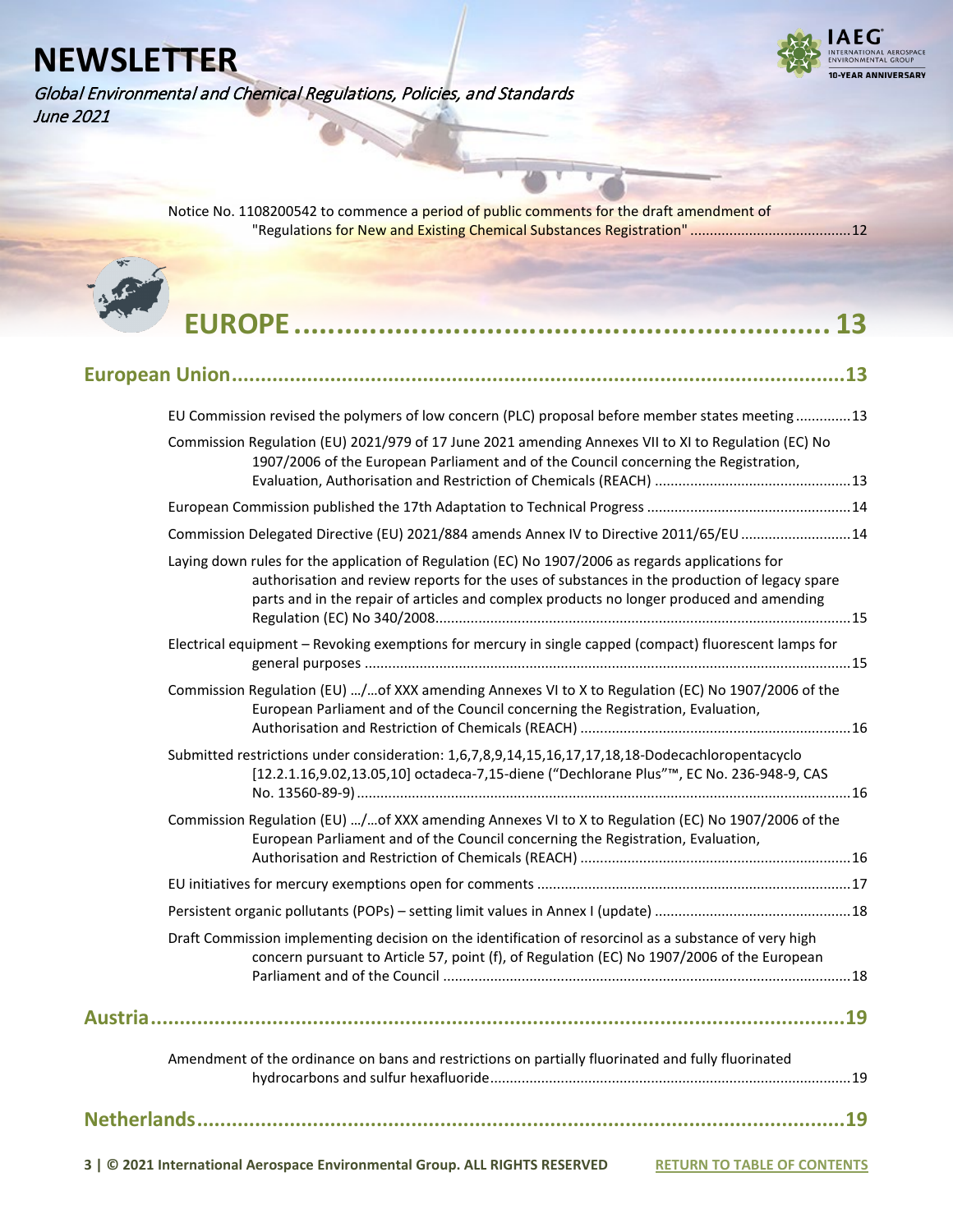Global Environmental and Chemical Regulations, Policies, and Standards June 2021



| Consultation 2021/14 on Amendment to the Ordinance on protection against dangerous substances and |  |
|---------------------------------------------------------------------------------------------------|--|
|                                                                                                   |  |
|                                                                                                   |  |





|--|--|--|--|--|

| Canada Environmental Protection Act (CEPA), 1999 - Ministerial Condition No. 20679 22                  |  |
|--------------------------------------------------------------------------------------------------------|--|
| Department of the Environment, Canadian Environmental Protection Act (CEPA), 1999, Order 2021-87-06-   |  |
|                                                                                                        |  |
| Modification of significant new uses of certain chemical substances (20-2.M, 20-5.B, 20-6.B, 20-7.B)23 |  |
| Implementing statutory addition of certain per- and polyfluoroalkyl substances (PFAS) to the Toxics    |  |
|                                                                                                        |  |
|                                                                                                        |  |
| Availability of the IRIS Assessment Plan for inhalation exposure to vanadium and its compounds27       |  |
|                                                                                                        |  |
| EPA announces environmental justice consultations on risk management rulemakings for                   |  |

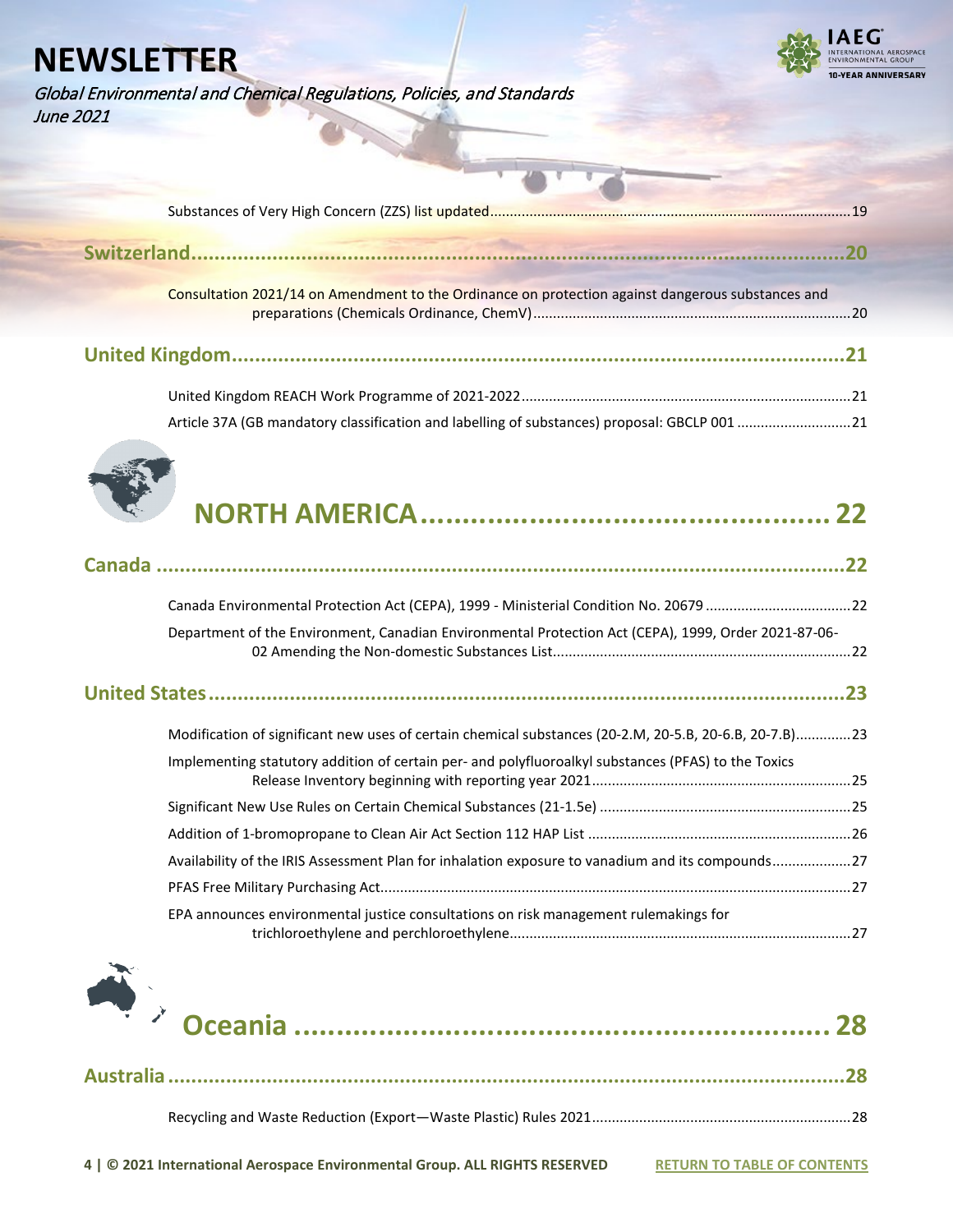Global Environmental and Chemical Regulations, Policies, and Standards June 2021



<span id="page-4-0"></span>

# <span id="page-4-1"></span>**China**

<span id="page-4-2"></span>Announcement on supplementing the "Inventory of Existing Chemical Substances in China"

Legal Status: In Force

The Chinese Ministry of Ecology and Environment has released an amendment to add 255 substances to the Inventory of Existing Chemical Substances in China. This is a list of the substances currently recognized as being in use in China. Any substance not on this list will be classed as a new substance.

More information can be found at (in Chinese): *Announcement:* [http://www.mee.gov.cn/xxgk2018/xxgk/xxgk01/202106/t20210623\\_841359.html](http://www.mee.gov.cn/xxgk2018/xxgk/xxgk01/202106/t20210623_841359.html) *Substance list:*  <http://www.mee.gov.cn/xxgk2018/xxgk/xxgk01/202106/W020210623376490432555.pdf>

### <span id="page-4-3"></span>Chemical Weapons (Convention) Ordinance (Amendment of Schedule 1) Order 2021 Legal Status: Published

The Chemical Weapons (Convention) Ordinance (Cap.578)'s Schedule 1 has been amended. The Ordinance is Hong Kong's implementation of the Chemical Weapons Convention that aims to prohibit the development, production, acquisition, stockpiling, possession, transfer and use of chemical weapons in addition to destruction of existing chemical weapons. The amendments are as follows:

- **»** minor technical amendment where "<C10" has been replaced with "equal to or less than C10" in English text of Schedule 1 to the Ordinance
- **»** four entries added to Schedule 1, Part A which contains list of chemicals that require a permit for production or use at a licensed facility:
	- **–** p-alkyl (H or equal to or less than C10, incl. cycloalkyl) N-(1-(dialkyl (equal to or less than C10, incl. cycloalkyl) amino)) alkylidene (H or equal to or less than C10, incl. cycloalkyl) phosphonamidic fluorides and corresponding alkylated or protonated salts
	- **–** o-alkyl (H or equal to or less than C10, incl. cycloalkyl) N-(1- (dialkyl (equal to or less than C10, incl. cycloalkyl) amino)) alkylidene (H or equal to or less than C10, incl. cycloalkyl) phosphoramidofluoridates and corresponding alkylated or protonated salts
	- **–** methyl-(bis (diethylamino) methylene) phosphonamidofluoridate
	- **–** carbamates (quaternaries and bisquaternaries of dimethylcarbamoyloxypyridines):
		- quaternaries of dimethylcarbamoyloxypyridines: 1-[N,N-dialkyl (equal to or less than C10)-N-(n-(hydroxyl, cyano, acetoxy) alkyl (equal to or less than C10)) ammonio]-n-[N-(3- dimethylcarbamoxy-αpicolinyl)-N,Ndialkyl (equal to or less than C10) ammonio] decane dibromide (n=1-8)
		- bisquaternaries of dimethylcarbamoyloxypyridines: 1,n-Bis[N-(3- dimethylcarbamoxy-αpicolyl)-N,N-dialkyl (equal to or less than C10) ammonio]-alkane-(2,(n-1)- dione) dibromide (n=2-12)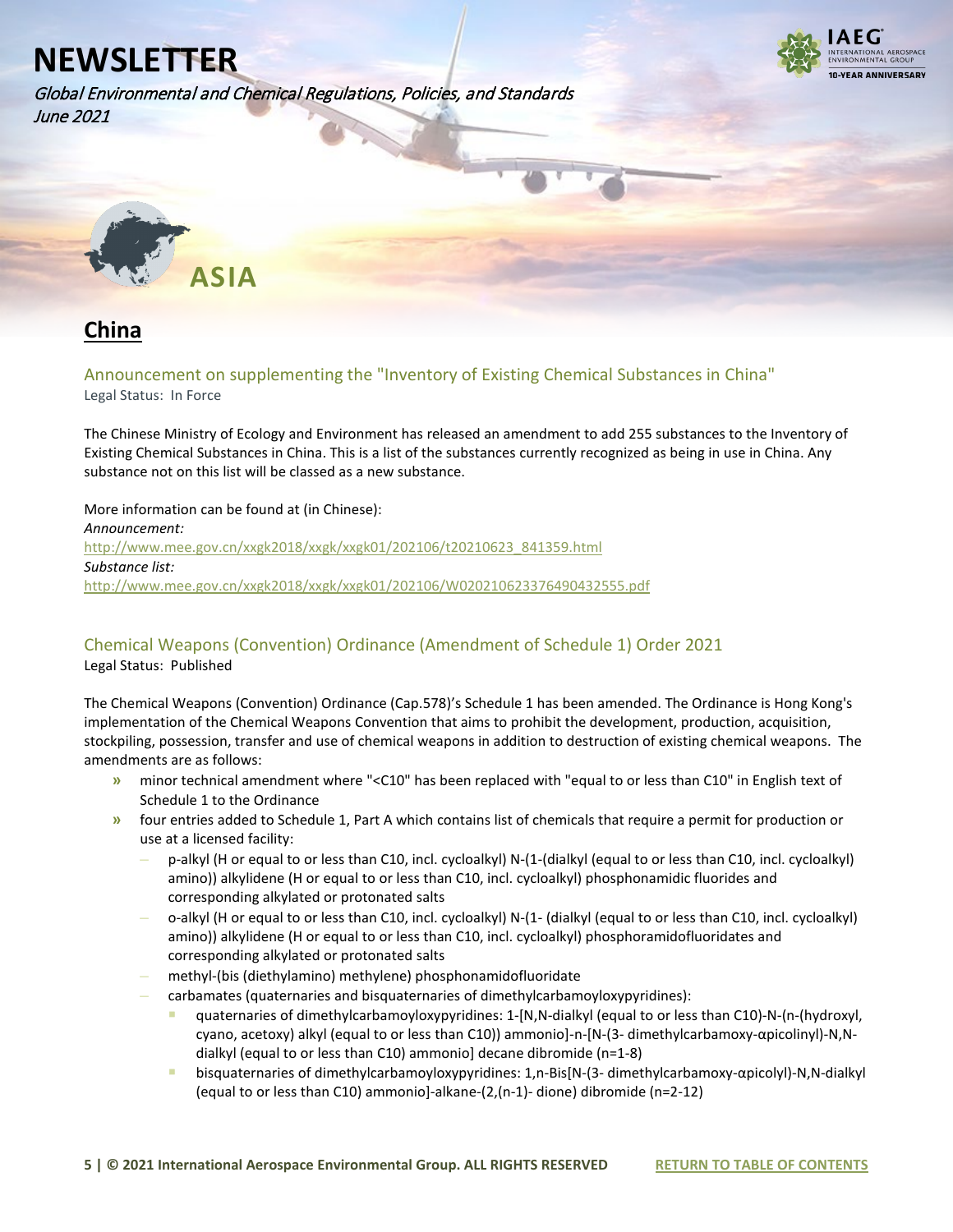**I-VEAR ANNIVERSARY** 

Global Environmental and Chemical Regulations, Policies, and Standards June 2021

Penalties for non-compliance include fines and imprisonment.

### More information can be found at:

<https://www.gld.gov.hk/egazette/pdf/20212523/es22021252388.pdf>

<span id="page-5-0"></span>Environmental Affairs Office Solid Letter (2021) No.237 - Notice on the implementation of the "Stockholm Convention on Persistent Organic Pollutants" prohibiting the production and use of hexabromocyclododecane

Legal Status: In Force

On 8 June 2021, the offices of Ministry of Ecology and Environment, Ministry of Industry and Information Technology, Ministry of Housing and Urban-Rural Development, and the State Administration for Market Regulation announced that the production, use, import and export of hexabromocyclododecane (HBCDD) will be stopped and prohibited entirely from 26 December 2021. HBCDD is commonly used as a flame retardant. The "Stockholm Convention on Persistent Organic Pollutants" HBCDD amendments entered into force on 26 December 2016 wherein the production, import, export and use of HBCDD were prohibited with exemptions for the production and use of olefins, styrene and extruded polystyrene.

Starting from 26 December 2021, the county-level ecological and environmental departments and the industry, information technology, and market supervision departments will conduct joint inspections on HBCDD or production enterprises containing HBCDD.

The following substances are in scope:

- **»** hexabromocyclododecane (CAS No. 25637-99-4)
- **»** 1,2,5,6,9,10-hexabromocyclododecane and its main diastereomers (CAS No.: 3194-55-6)
- **»** α-hexabromocyclododecane (CAS No: 134237-50-6)
- **»** β-hexabromocyclododecane (CAS No.: 134237-51-7)
- **»** γ-hexabromocyclododecane (CAS No.: 134237-52-8)

Penalties for non-compliance include suspension of activities, fines, revocation of business license, and criminal prosecution.

More information can be found at (in Chinese): [http://www.mee.gov.cn/xxgk2018/xxgk/xxgk06/202106/t20210608\\_836846.html](http://www.mee.gov.cn/xxgk2018/xxgk/xxgk06/202106/t20210608_836846.html)

### <span id="page-5-1"></span>Announcement on the public collection of information on priority-controlled chemicals Legal Status: Announcement

The Ministry of Ecology and Environment Solid Waste and Chemical Products Management Centre published a call for companies to provide information on the production, use status of nine priority chemicals and their substitutes. Priority control chemicals are substances deemed to be intrinsically hazardous, highly bio-accumulative, and considered to pose the greatest risk to the environment and human health. The collected data will inform priority control chemicals regulation design and further strengthen the research on "one product, one policy" of priority control chemicals.

Chemicals in the scope:

- **»** 2,4,6-tri-tert-butylphenol; 732-26-3; use: rubber antioxidant
- **»** 1,4-benzenediamine, N,N'-bis(methylphenyl)-; 27417-40-9; use: rubber antioxidant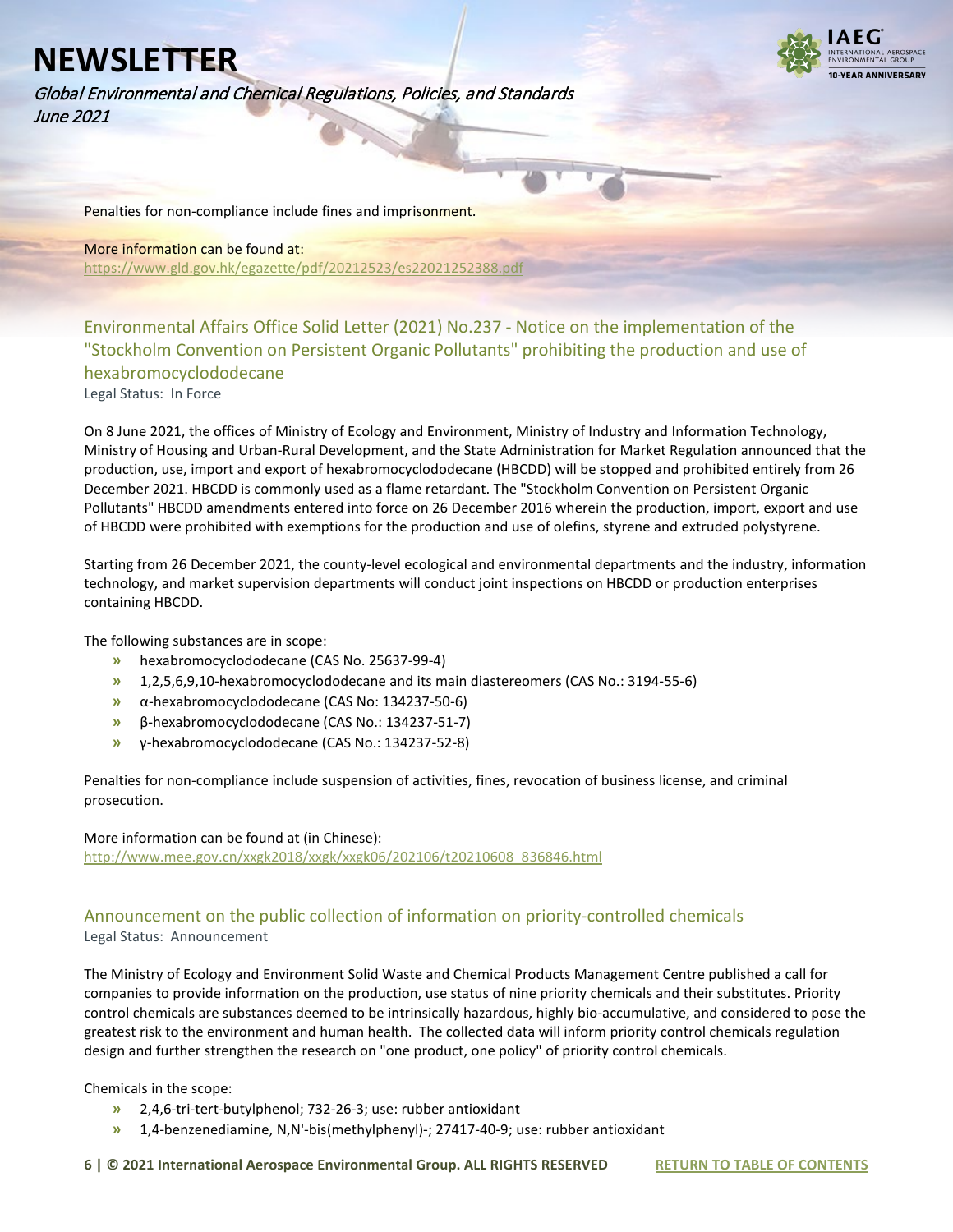Global Environmental and Chemical Regulations, Policies, and Standards June 2021



- **»** pentachlorobenzenethiol; 133-49-3; use: rubber plasticize
- **»** tris(2-chloroethyl) phosphate (TCEP); 115-96-8; use: flame retardant
- **»** isopropylated triphenyl phosphate (IPPP); 68937-41-7; use: flame retardant
- **»** dichloromethane (DCM); 75-09-2; use: soft polyurethane foam plastics
- **»** nonylphenol; 25154-52-3; use: nonylphenol polyoxyethylene ether and other
- **»** phenol, 4-nonyl-, branched; 84852-15-3
- **»** hexachlorocyclopentadiene; 77-47-4
- **»** mercury; 7439-97-6
- **»** mercury dichloride; 7487-94-7

Companies can participate in the research of environmental risk control measures for priority control chemicals. Enterprises interested in providing support can send relevant data and materials to chemicals@meescc.cn.

More information can be found at (in Chinese): [https://www.meescc.cn/zhxx/tzgg/202105/t20210525\\_834375.shtml](https://www.meescc.cn/zhxx/tzgg/202105/t20210525_834375.shtml)

## <span id="page-6-0"></span>Solicitation for comments on addition of 9 chemicals to Priority Controlled Chemical List

Legal Status: Draft amendment

The Solid Waste and Chemicals Management Center (SCC) in China is soliciting information from the public on the production and use status and alternatives to nine kinds of priority-controlled chemicals. The chemicals are subject to one or more of the following control measures:

- **»** environmental risk management measures
- **»** review the clean producing conditions of the chemical and disclose the relevant information
- **»** restrict the use or encourage alternatives of the chemical

#### The nine chemicals are:

- **»** 2,4,6-tri-tert-butylphenol (CAS 732-26-3); rubber antioxidant use
- **»** N,N'-bis(methylphenyl)-1,4-benzenediamine (CAS 27417-40-9); rubber antioxidant use
- **»** pentachlorothiophenol (CAS 133-49-3); rubber peptizer use, etc.
- **»** tris(2-chloroethyl) phosphate (CAS 115-96-8); flame retardant use
- **»** phenolisopropylatedphosphate (CAS 68937-41-7); flame retardant use
- **»** dichloromethane (CAS 75-09-2); flexible polyurethane foam foaming agent
- **»** 4-(2,6-Dimethylheptyl)phenol(O and P) (CAS 25154-52-3, 84852-15-3); use except as raw material for nonylphenol polyoxyethylene ether
- **»** hexachlorocyclopentadiene (CAS 77-47-4)
- **»** mercury and mercury compounds (CAS 7439-97-6 (Hg), 7487-94-7 (HgCl))

Anyone who would like to provide the information on the nine kinds of priority controlled chemicals shall send data materials to SCC via email to chemical@meescc.cn, or make a phone call to 010-84660795 before 31 July 2021.

More information can be found at (in Chinese):

[https://www.meescc.cn/zhxx/tzgg/202105/t20210525\\_834375.shtml](https://www.meescc.cn/zhxx/tzgg/202105/t20210525_834375.shtml)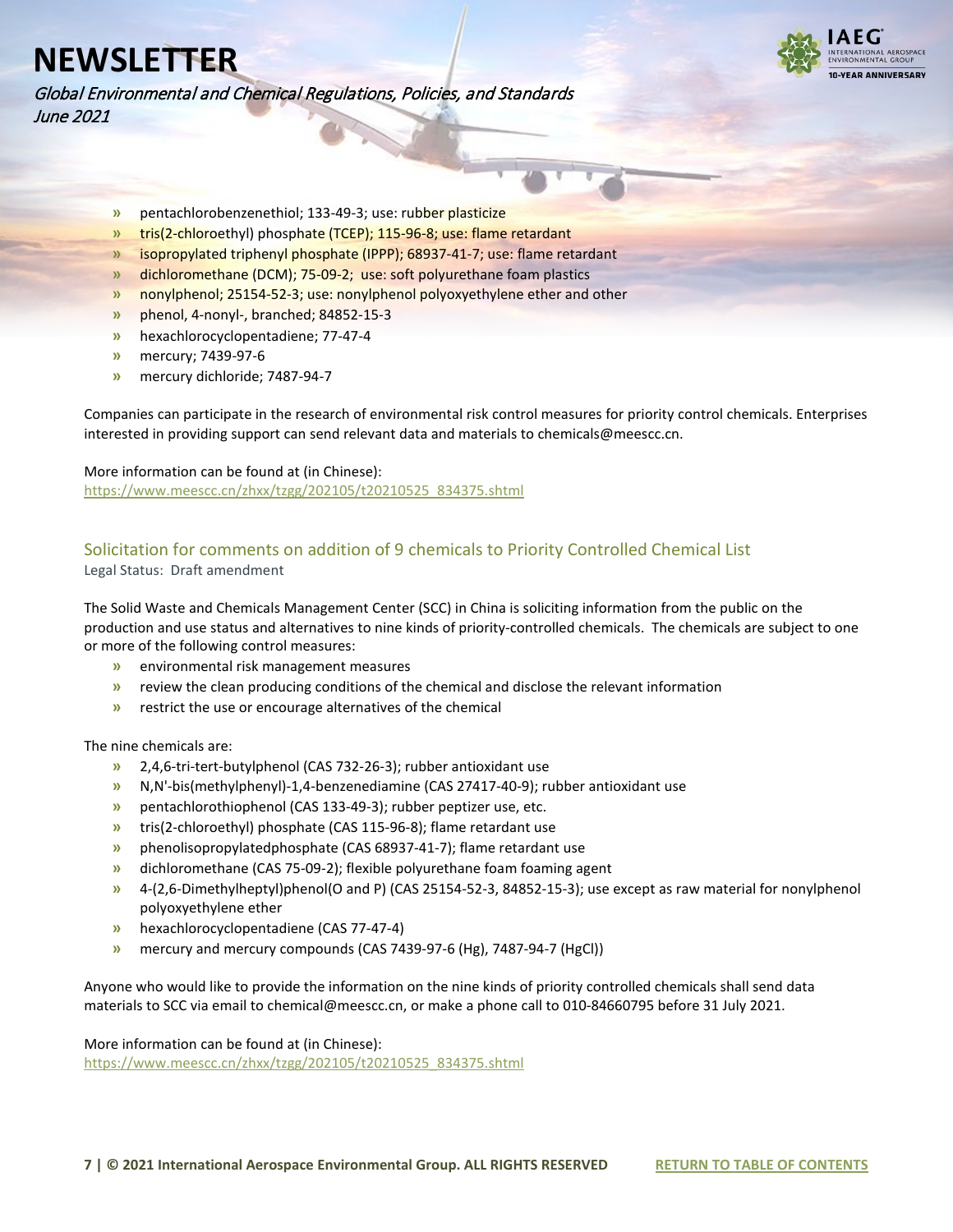Global Environmental and Chemical Regulations, Policies, and Standards June 2021



### <span id="page-7-0"></span>**Japan**

<span id="page-7-1"></span>FY2020: GHS classification results by METI, MHLW, and MOE Legal Status: Published

Japan's Ministries of Economy, Trade, and Industry (Meti), Health, Labour, and Welfare (MHLW) and Environment (MoE), along with the National Institute of Technology and Evaluation have come together to publish the latest list of additions and revisions to classifications under their implementation of GHS. There were 127 additions and 126 revisions. The full list can be found at the link provided below.

More information can be found at: [https://www.nite.go.jp/chem/english/ghs/r2\\_list\\_e.html](https://www.nite.go.jp/chem/english/ghs/r2_list_e.html)

## <span id="page-7-2"></span>**Philippines**

## <span id="page-7-3"></span>2021 updated Philippine Inventory of Chemicals and Chemical Substances (PICCS)

Legal Status: Published

The Philippine Environmental Management Bureau under the Department of Environment and Natural Resources (DENR-EMB) published the latest update to the Philippine Inventory of Chemicals and Chemical Substances (PICCS). This update adds 52 new chemicals to the list expanding the total number of substances to 22,777. PICCS is a list of all existing chemicals and chemical substances used, sold, distributed, imported, processed, manufactured, stored, exported, treated, or transported in the Philippines. Businesses can check whether their substances are listed there usin[g the online search](http://119.92.161.2/internal/CasREgistry.aspx)  [tool.](http://119.92.161.2/internal/CasREgistry.aspx)

For chemicals listed on the PICCS, their manufacturers or importers will be exempt from notification requirements as long as those chemicals are not subject to the Priority Chemical List or Chemical Control Orders. Penalties for non-compliance include fines (up to 50,000 Pesos), imprisonment up to 20 years, and disqualification from ever holding an elective or appointive position.

More information can be found at: <https://chemical.emb.gov.ph/wp-content/uploads/2021/05/EMB-MC-2021-08-2021PICCS.pdf>

## <span id="page-7-4"></span>**Russia**

### <span id="page-7-5"></span>Draft Federal Law N1116605-7 "On Limiting Greenhouse Gas Emissions"

Legal Status: Draft law

The bill "On limiting Greenhouse Gas Emissions" aims to create sustainable development of the economy while reducing the level of greenhouse gas emissions. The proposed measures to control greenhouse gas (GHG) emissions include:

- **»** state accounting of GHG emissions
- **»** setting targets for reducing GHG emissions
- **»** support of activities to reduce GHG emissions and increase absorption of GHGs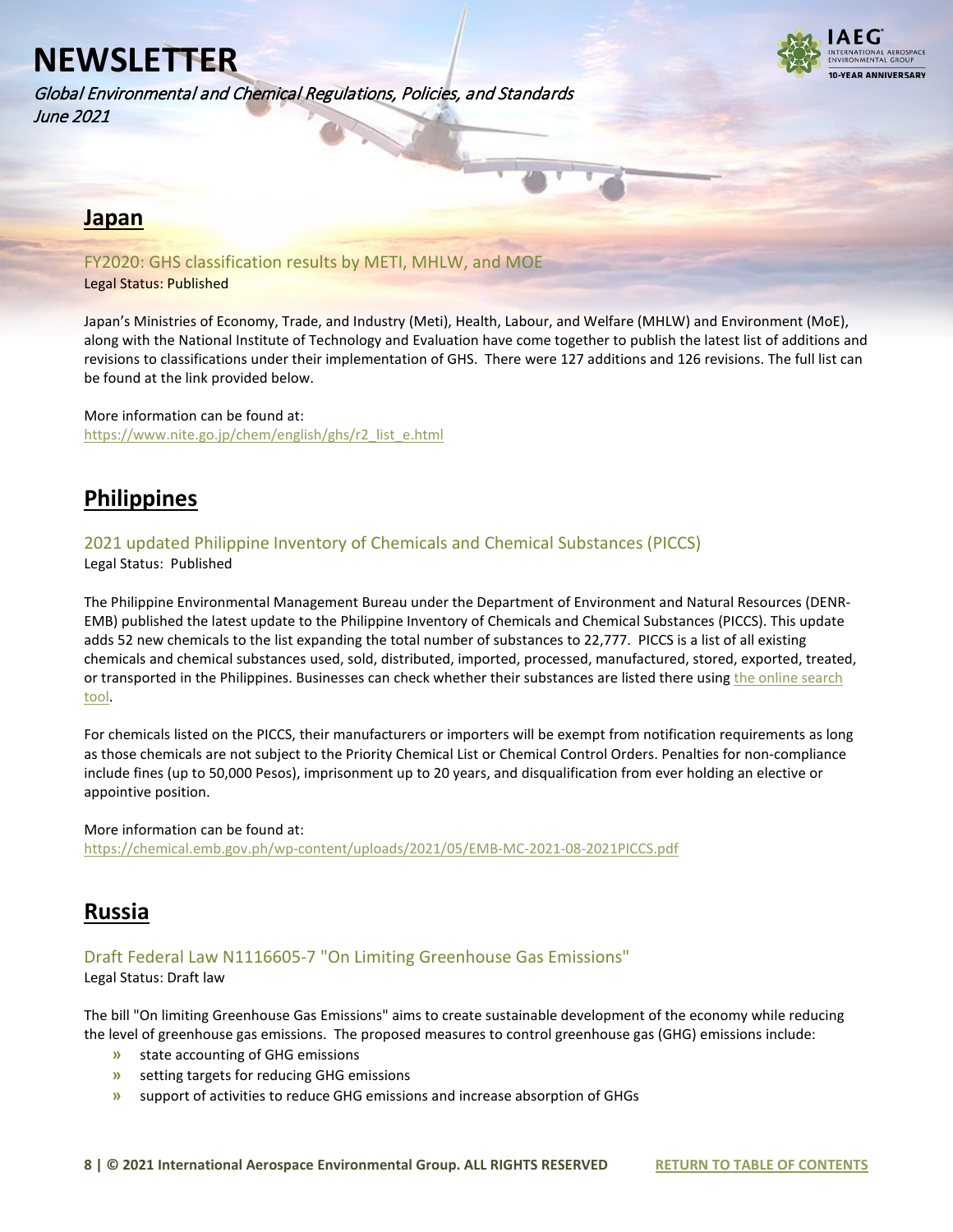

Global Environmental and Chemical Regulations, Policies, and Standards June 2021

Regulated organizations are classified as such when GHG emissions are equivalent to the mass of 150 thousand tons of carbon dioxide (CO<sub>2</sub>) per year or more up to 1 January 2024 and 50 thousand tons of CO<sub>2</sub> per year or more from 1 January 2024. Economic and other activities accompanied by the GHG emissions are also used to classify the regulated organizations.

Regulated organizations annually submit reports on GHG emissions by 1 July of the year following the reporting year to the authorized federal executive body.

More information can be found at (in Russian): <http://www.consultant.ru/law/hotdocs/69249.html>

## <span id="page-8-0"></span>**Singapore**

<span id="page-8-1"></span>Environmental Protection and Management Act (Amendment of Second Schedule) Order 2021 Legal Status: Published

The Singapore Minister for Sustainability and the Environment has made amendments to the second schedule of the Environmental Protection and Management Act. The second schedule of the Act contains the list of hazardous substances and specific exemptions (Part I), general exemptions (Part II), and information for labels (Part IV). The amendments are as follows:

- **»** Part I: Change in the lead content limit in paints reduced from 0.06% to 0.009% by weight of the paint except in case of copper-based anti-fouling paint or zinc-based anti-corrosion paint
- **»** Part II: Modified general exemption regarding anti-fouling compositions to include anti-fouling paints containing lead compounds
- **»** Part III: Changed text of the label for copper-based anti-fouling paint and zinc-based anti-corrosion paint
- **»** renaming of the label information section from Part IV to Part III because Part III had been repealed in 2008

Penalties for non-compliance include conviction fines up to \$50,000 plus daily fines of up to \$1,000 for every day in which the offence continues after conviction.

More information can be found at: <https://sso.agc.gov.sg/SL-Supp/S365-2021/Published/20210603?DocDate=20210603>

## <span id="page-8-2"></span>**South Korea**

<span id="page-8-3"></span>Partial amendment to the enforcement regulations and enforcement decree of the Act on Registration and Evaluation of Chemical Substances (Proposed) Legislative Notice Legal Status: Draft amendment

The South Korean government published a draft amendment to K-REACH enforcement regulations making the following changes:

- **»** appeal against the assessment result. Material information can be communicated as material safety data sheet (MSDS) with registration number provided when a person hands over the following substances:
	- **–** existing substances that have not been registered during the grace period
	- **–** substances that were registered without risk information according to the Item 1 Article 14 of K-REACH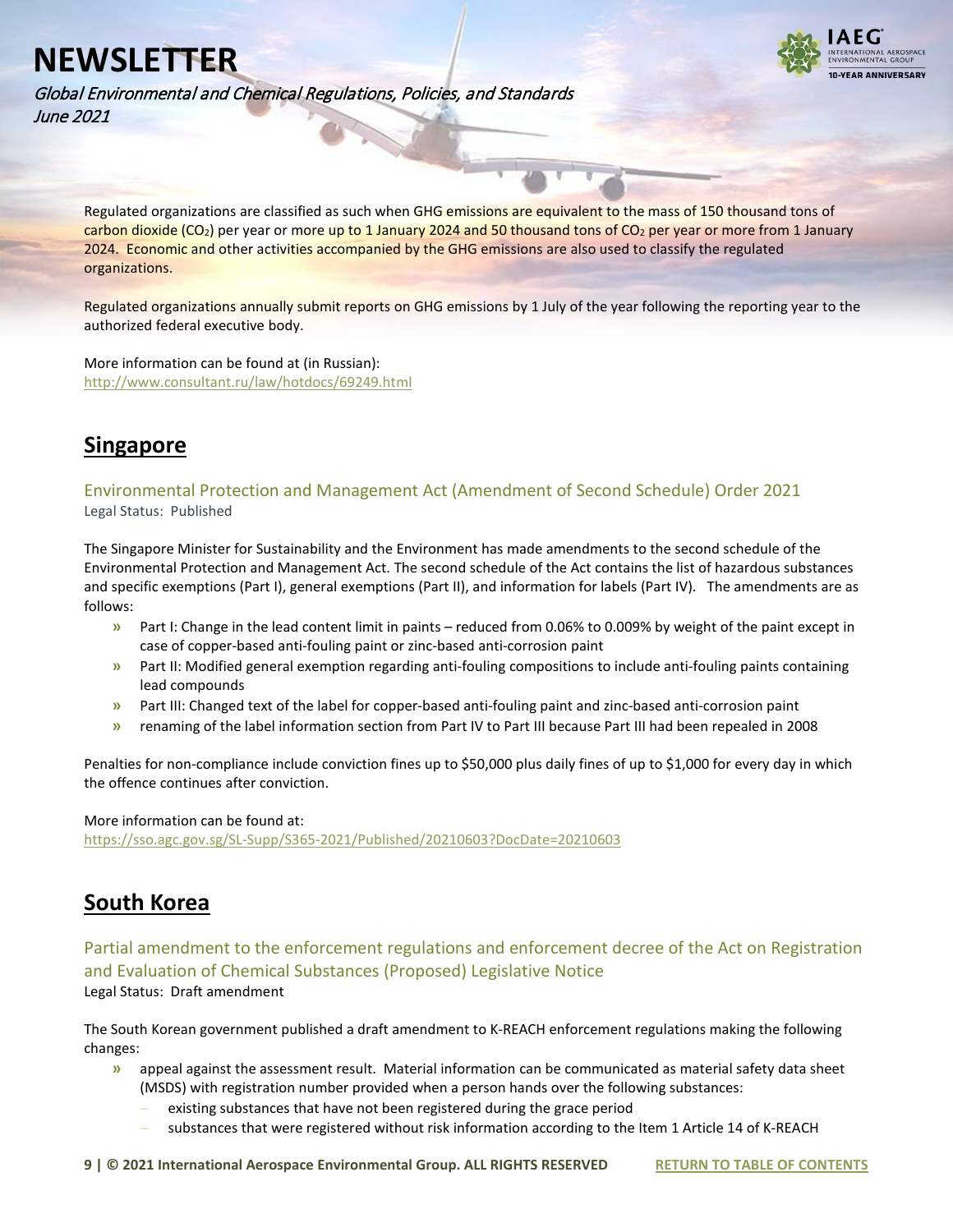

Global Environmental and Chemical Regulations, Policies, and Standards June 2021

> **»** protection of Confidential Business Information (CBI). An application for CBI protection is exempt when a change has been made in the status of a registered substance (i.e., quantity, purpose, etc.) but the content of CBI protection remains the same.

The government published a draft amendment to K-REACH enforcement decree making the following changes:

- **»** high molecular compounds to be manufactured and imported at an annual rate of less than 1,000 tons are exempt from the submission of risk information in the registration dossier. The risk information can be submitted if a register owns it
- **»** biocidal substances previously approved according to Korea Biocidal Products Regulation, whose registration dossiers are being submitted as chemical substances under K-REACH do not need to submit information on physiochemical properties and hazard information, risk, safety, use and exposure
- **»** nanomaterial registration: The Enactment regulation created a new substance category, Nanomaterial, to support the registration of this substance in application forms. The registration of a nanomaterial requires the following information: particle size; particle size distribution; particle shape; and aspect ratio. The information must be also communicated with downstream users

### More information can be found at (in Korean):

#### *Original text for enforcement regulation:*

[https://www.iaeg.com/elements/pdf/Korea\\_partial\\_amendment\\_to\\_enforcement\\_regulations.pdf](https://www.iaeg.com/elements/pdf/Korea_partial_amendment_to_enforcement_regulations.pdf)

*English Translation:*

[https://www.iaeg.com/elements/pdf/Korea\\_partial\\_amendment\\_to\\_enforcement\\_regulations\\_en.pdf](https://www.iaeg.com/elements/pdf/Korea_partial_amendment_to_enforcement_regulations_en.pdf) *Original text for enforcement decree:* 

[https://www.iaeg.com/elements/pdf/Korea\\_partial\\_amendment\\_to\\_registration\\_and\\_evaluation\\_decree.pdf](https://www.iaeg.com/elements/pdf/Korea_partial_amendment_to_registration_and_evaluation_decree.pdf) *English Translation:* 

[https://www.iaeg.com/elements/pdf/Korea\\_partial\\_amendment\\_to\\_registration\\_and\\_evaluation\\_decree\\_en.pdf](https://www.iaeg.com/elements/pdf/Korea_partial_amendment_to_registration_and_evaluation_decree_en.pdf)

## <span id="page-9-0"></span>**Taiwan**

### <span id="page-9-1"></span>Draft amendments to the "Designation and Operation Management Measures for Priority Management Chemicals"

Legal Status: Draft Amendment

Taiwan's Ministry of Labor is consulting to make changes to the Regulations Governing Designating and Handling of Priority Management Chemicals that was designed to tighten controls over the handling of priority management substances that may pose serious hazards to the health and safety of workers. The draft amendments are updated to the categories of priority management chemicals and their corresponding thresholds.

As proposed, the priority management chemicals will be:

- **»** chemicals classified according to the Taiwan Chinese National Standards (CNS) 15030 Classification and Labeling of Chemicals Standards as carcinogenic, mutagenic, or toxic (CMRs), or possessing hazards of Category 1 respiratory sensitization, Category 1 serious eye damage/eye irritation, or Category 1 specific target organ systemic toxicityrepeated exposure with the content (w/w) and annual handling quantities for any type of operation reaching the thresholds as specified in Appendix 2 (newly added), and designated and published by the central competent authority
- **»** chemicals classified according to the CNS 15030 possessing physical hazards or health hazards with the maximum handling quantities reaching the thresholds as specified in Appendix 3 (currently the Appendix 2, partially updated), and designated and published by the central competent authority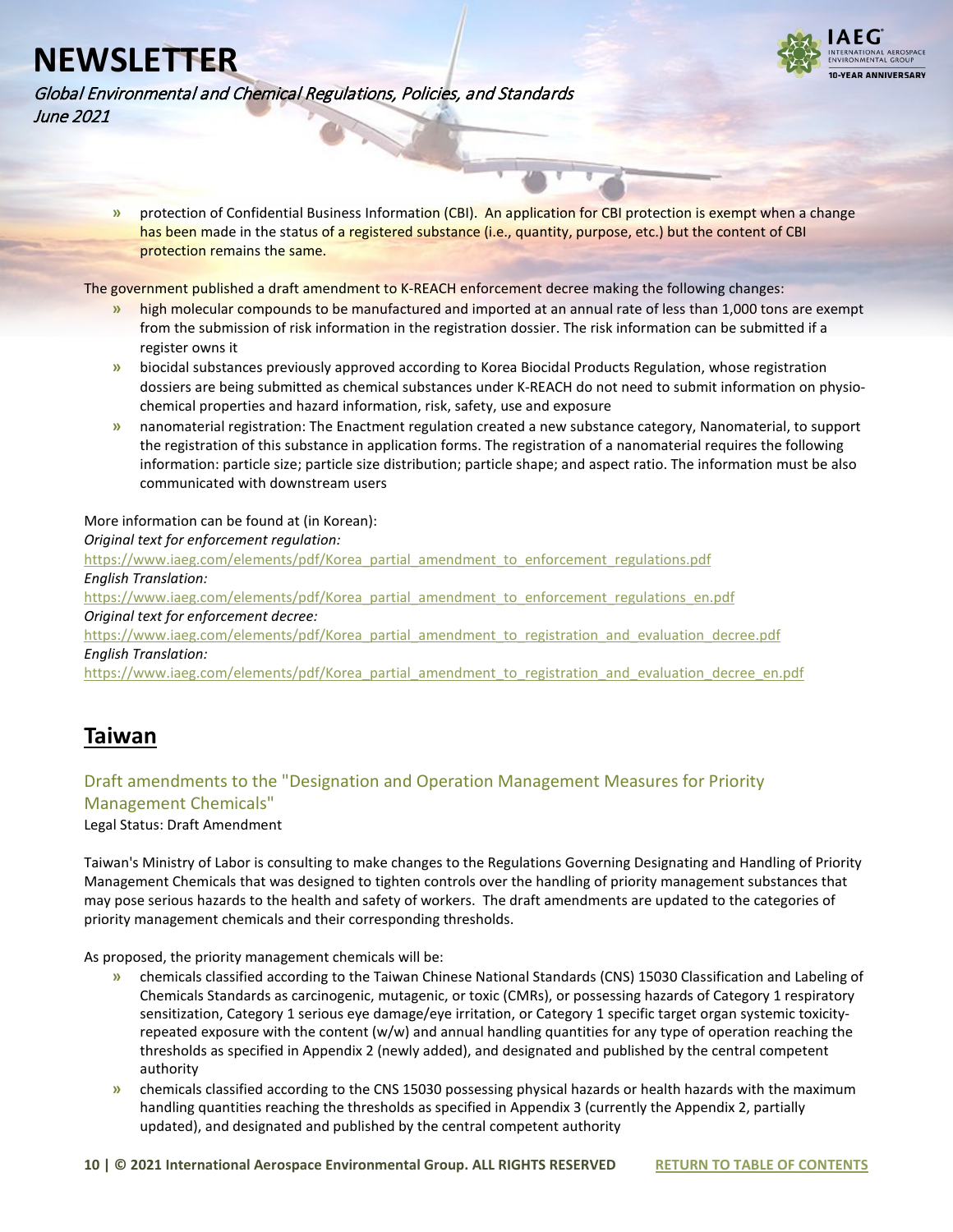**I-VEAR ANNIVERSARY** 

Global Environmental and Chemical Regulations, Policies, and Standards June 2021

Other proposed changes are:

- **»** updating the form for basic information of handlers and the form for handling information
- **»** adding definitions of handling, handler, disposal, and maximum handling quantities
- **»** updating the due date for reporting
- **»** offering grace period for implementation of the revisions

More information can be found at (in Chinese):

<https://gazette.nat.gov.tw/egFront/detail.do?metaid=124795&log=detailLog>

### <span id="page-10-0"></span>Draft amendments to regulations for New and Existing Chemical Substances Registration Legal Status: Draft amendment

A draft has been published amending Taiwan's Regulations of New and Existing Chemical Substances Registration. The main points of interest are highlighted below:

- **»** The amended Regulation will not apply to:
	- **–** controlled chemicals as prescribed in the Occupational Safety and Health Act
	- **–** chemical substances regulated by the Montreal Protocol under the Air Pollution Control Act
	- **–** environmental agents as defined by the Environmental Agents Control Act
	- **–** toxic and concerned chemical substances as defined by the Toxic and Concerned Chemical Substances Control Act (TCCSCA)
- **»** The appendixes of the Regulation will be combined to avoid overlapping information
- **»** For new chemical substances:
	- **–** the valid period of the new chemical substances registration approval will be 5 years
	- **–** to extend the valid period of the registration approval, registrants shall make an application to the central competent authority 3 to 6 months prior to its expiration
	- **–** a new chemical substance may be included in the inventory of existing chemical substances if it has been at least 5 years after the registration is filed and completed
- **»** For existing chemical substances:
	- **–** if the annual production or importation of an existing chemical substance is of 100 kilograms or more, a registration approval shall be obtained within 6 months
	- **–** after obtaining a Phase 1 registration number of the existing chemical substance, a registrant shall complete the information items specified in Appendix 3 within 4 years; they will then receive a completion number
	- **–** afterwards, registrants shall submit information items specified in Appendix 4, proactively or as prescribed by the central competent authority by an appointed due date
	- **–** the List of Existing Chemical Substances can be found in Appendix 9
- **»** Chemical substances information that involves confidential matters on national defense or business secrets shall be kept confidential:
	- **–** the standard confidential period will be 5 years
	- **–** a registrant may apply for the extension of the confidential period 3 to 6 months prior to its expiry
	- **–** the total maximum confidential period will be:
		- 10 years for an existing chemical substance
		- **15 years for a new chemical substance**
		- 15 years for a new chemical substance that has been included in the inventory of existing chemical substances
- **»** The central competent authority shall review application documents for all applications accepted under the Regulations:
	- **–** if the review procedure finds documents inadequate, mistaken, or unspecific, the central competent authority shall require the registrant to provide a correction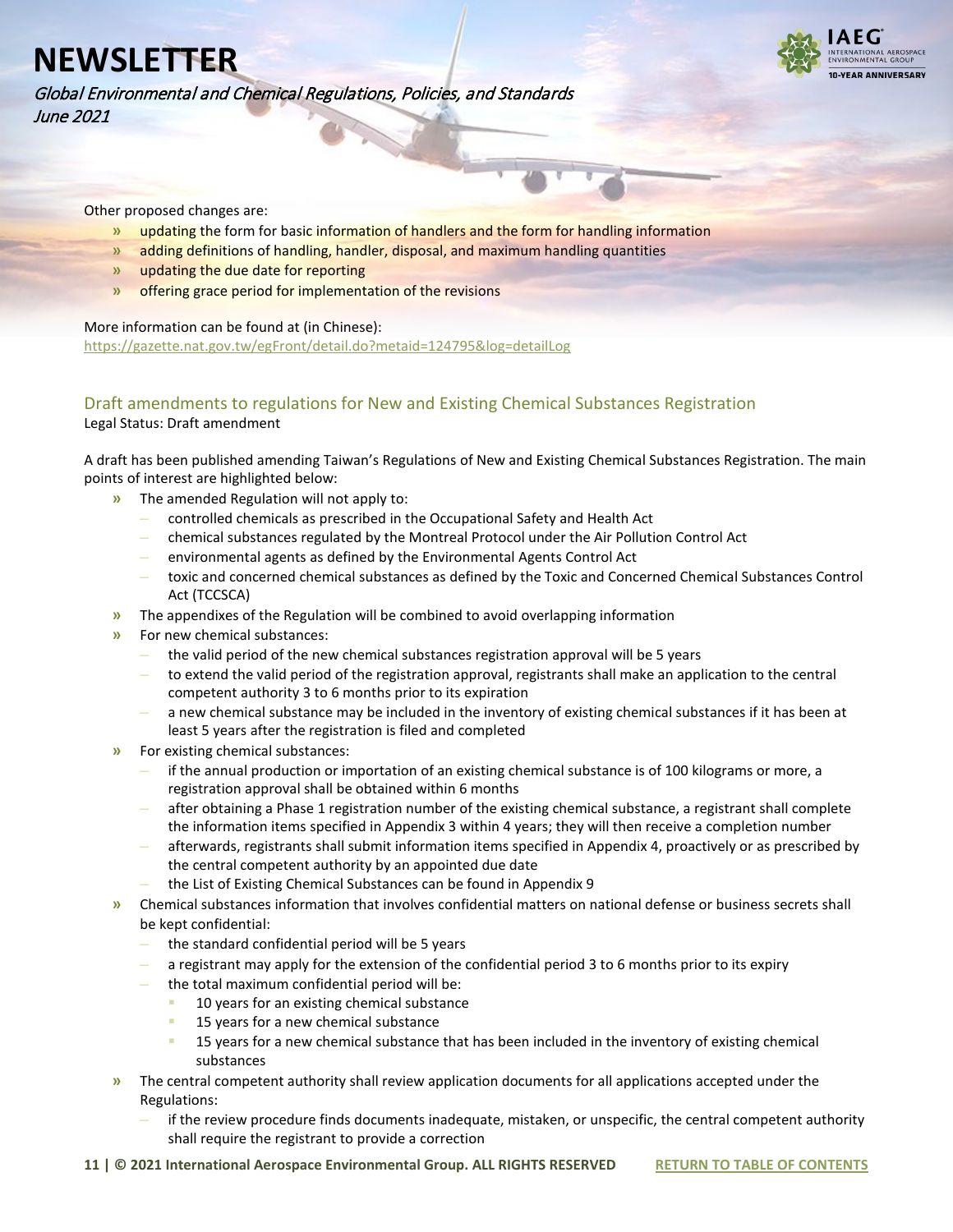

Global Environmental and Chemical Regulations, Policies, and Standards June 2021

- **–** said correction shall be submitted within 30 working days **–** corrections to an application will only be allowed 3 times
- **»** The registrant shall submit a report annually on the manufactured or imported quantity in the previous year for the registered substances. Where the information reported by the registrant does not comply with the relevant regulations, the competent authority shall notify the registrant to make a correction within a prescribed period

No adoption or entry into force date has been proposed yet.

### More information can be found at (in Chinese):

*Original text:* [https://www.iaeg.com/elements/pdf/Taiwan\\_Draft\\_Amend\\_to\\_Regns\\_for\\_Chemical\\_Substances\\_Reg.pdf](https://www.iaeg.com/elements/pdf/Taiwan_Draft_Amend_to_Regns_for_Chemical_Substances_Reg.pdf) *English Translation:* [https://www.iaeg.com/elements/pdf/Taiwan\\_Draft\\_Amend\\_to\\_Regns\\_for\\_Chemical\\_Substances\\_Reg\\_en.pdf](https://www.iaeg.com/elements/pdf/Taiwan_Draft_Amend_to_Regns_for_Chemical_Substances_Reg_en.pdf)

## <span id="page-11-0"></span>Notice No. 1108200542 to commence a period of public comments for the draft amendment of "Regulations for New and Existing Chemical Substances Registration"

Legal Status: Draft amendment

The Taiwan Environmental Protection Agency of the Executive Yuan announced the draft amendment to the "Registration Measures for New Chemical Substances and Existing Chemical Substances." The amendment suggests extending the deadline to register Priority Existing Chemicals (PECs), granting companies a four-year period to submit required documents. Further suggestions to make changes to the title, certain definitions, and exclusions are made. In addition, requirements for the registration of new chemical substances have been revised.

The validity period for the approval of registration and the confidentiality of information in each registration category will be five years. The total period for the confidentiality of data before and after the inclusion of new chemical substances will be capped at 15 years.

Suggested changes to Schedules:

- **»** Schedule 2 is added and provides weight guidance for the standard registration of new chemicals
- **»** changes to Schedule 3 are made modifying required data for standard registration of new and existing chemical substances
- **»** Schedule 4 is added requiring additional data on hazard and exposure for new and existing chemical substances standard registration
- **»** Schedule 7 is simplified reducing the number of items required in the first stage of registering existing chemical substances
- **»** Schedule 8 is added and provides weight guidance for the standard registration of existing chemical substances
- **»** under the revised draft per Schedule 9, a Phase 1 registration is a standard application for substances of 1 tonne/year or more. Companies that obtained their Phase 1 registration number before 31 December 2019 would have until 31 December 2023 to complete the information required under Schedule 3.

More information can be found at (in Chinese): <https://gazette.nat.gov.tw/egFront/detail.do?metaid=124226>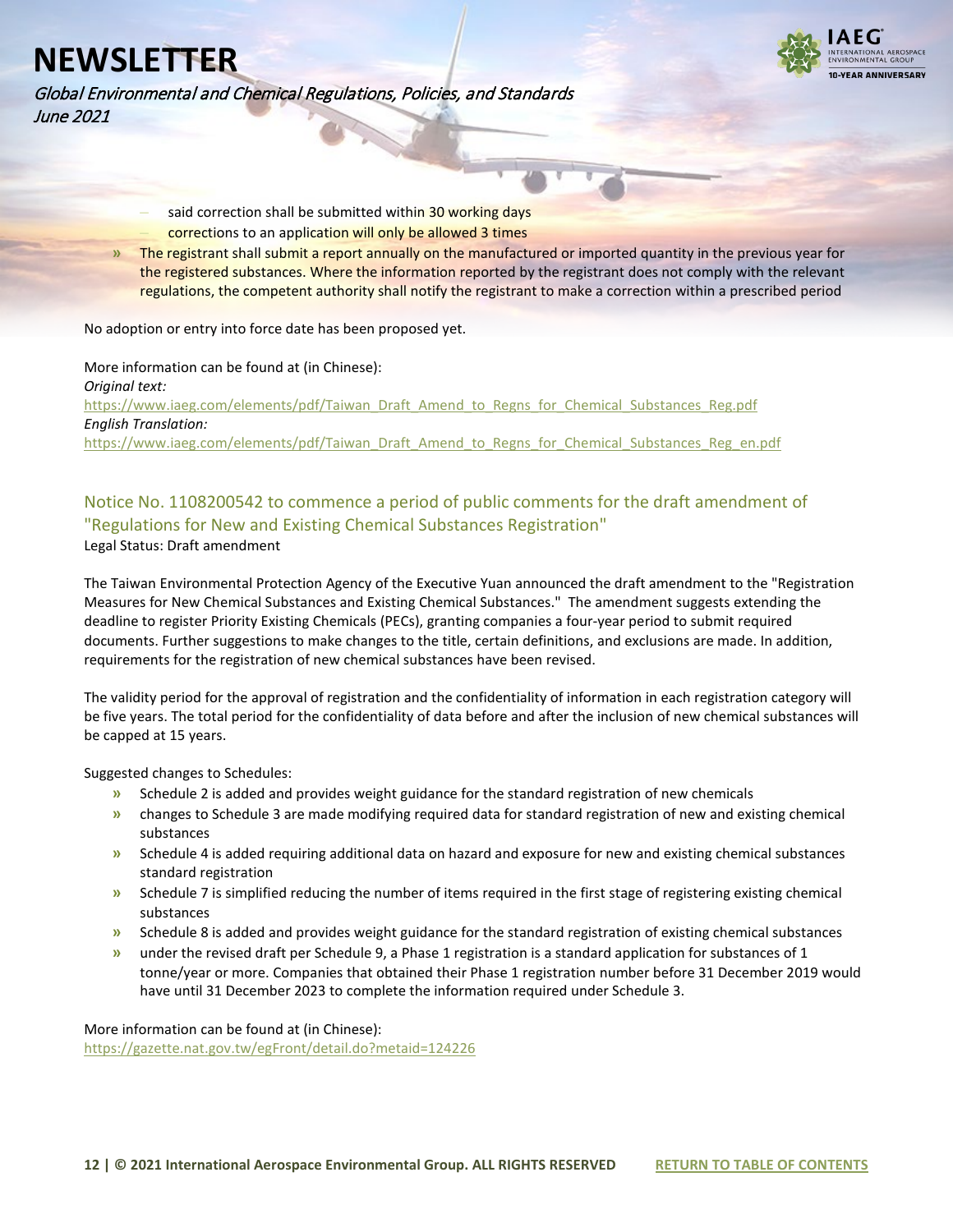Global Environmental and Chemical Regulations, Policies, and Standards June 2021



<span id="page-12-0"></span>

## <span id="page-12-1"></span>**European Union**

<span id="page-12-2"></span>EU Commission revised the polymers of low concern (PLC) proposal before member states meeting Legal Status: Announced

In January 2021, the European Commission published an initial version of the criteria for polymers of low concern (PLCs). It included four criteria related to:

- **»** molecular weight,
- **»** reactive functional groups,
- **»** approved polyesters, and
- **»** composition, iconicity, degradation and hazard classification

On 8 June 2021, a new version of the CLP proposal was circulated and will be discussed in the next member states meeting. The revised proposal adds one more criterium to the list to prevent highly water absorbent polymers being qualified as PLCs. According to the initial version, the polymers built from listed reactants can be identified as PLCs, regardless of other criteria. The new version removed some reactants from the initial list of reactants. More changes applied to the molecular weight cutoff of the PFAS polymers, which was set to 1,500 daltons as opposed to 100 daltons for other polymers.

More information can be found at: *Initial version of CLP criteria* [https://circabc.europa.eu/ui/group/a0b483a2-4c05-4058-addf-2a4de71b9a98/library/f7233cb1-f7d8-429e-a7c8-](https://circabc.europa.eu/ui/group/a0b483a2-4c05-4058-addf-2a4de71b9a98/library/f7233cb1-f7d8-429e-a7c8-0dc285b24045/details) [0dc285b24045/details](https://circabc.europa.eu/ui/group/a0b483a2-4c05-4058-addf-2a4de71b9a98/library/f7233cb1-f7d8-429e-a7c8-0dc285b24045/details)  *Revised version of CLP criteria (08 June)* [https://circabc.europa.eu/ui/group/a0b483a2-4c05-4058-addf-2a4de71b9a98/library/55ff270d-4fd2-45f7-9d48-](https://circabc.europa.eu/ui/group/a0b483a2-4c05-4058-addf-2a4de71b9a98/library/55ff270d-4fd2-45f7-9d48-2627ccb3ff2e/details) [2627ccb3ff2e/details](https://circabc.europa.eu/ui/group/a0b483a2-4c05-4058-addf-2a4de71b9a98/library/55ff270d-4fd2-45f7-9d48-2627ccb3ff2e/details)

<span id="page-12-3"></span>Commission Regulation (EU) 2021/979 of 17 June 2021 amending Annexes VII to XI to Regulation (EC) No 1907/2006 of the European Parliament and of the Council concerning the Registration, Evaluation, Authorisation and Restriction of Chemicals (REACH) Legal Status: Published

In June 2019, The European Commission and the European Chemical Agency observed the need to provide more clarity on the obligations of registrants and the role and responsibilities of the Agency. The objective of Commission Regulation (EU) 2021/979 amendments is to clarify specific information requirements and increase the legal certainty of the evaluation practices.

Amendments to Annexes VII to X made changes and clarified standard information requirements for substances manufactured or imported in quantities of 1 tonne or more, 10 tonnes or more, 100 tonnes or more and 1,000 tonnes or more (these annexes contain the standard information requirements for registration of substances manufactured or imported in various quantities). Changes made to Annex XI affect the general rules for adaptation of the standard testing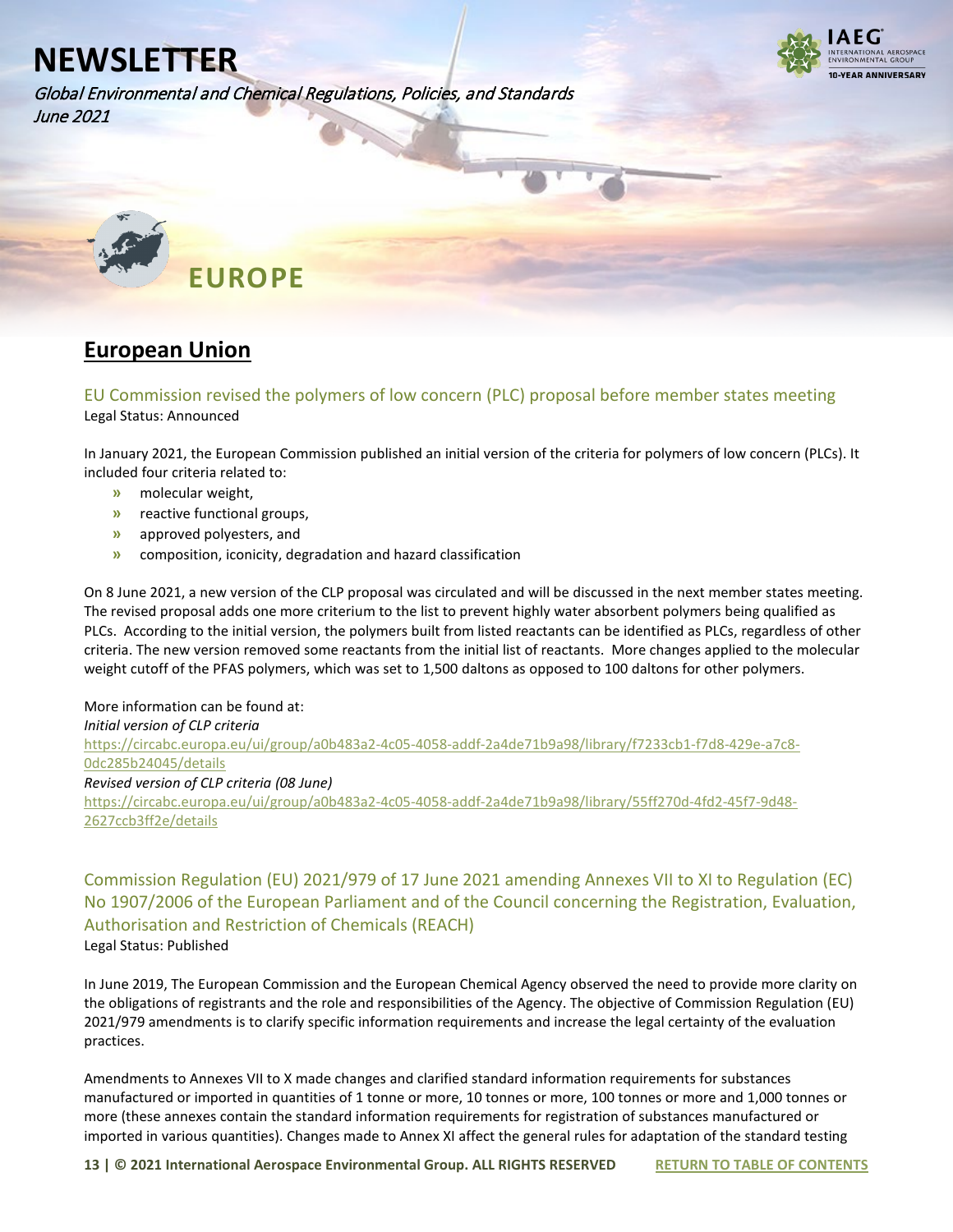

Global Environmental and Chemical Regulations, Policies, and Standards June 2021

regime (Annex XI contains the general rules for adapting the standard testing regime set out in Annexes VII to X for evaluation of dossier).

Amendments ensure that animal testing is performed at appropriately high dose levels. Newly introduced information requirements for metals and sparingly soluble metal compounds request information on transformation/dissolution in aqueous media. The requirements aim to improve information on the physicochemical properties of the substances.

The study waiving options based on classification are aligned with the terminology of Article 3 of Regulation (EC) No 1272/2008 (CLP Regulation).

The new criteria for fate and behavior in the environment study waiver are introduced, indicating that the study may not be waived based on the low octanol-water partition coefficient alone.

Additional changes to annexes also affect:

- **»** criteria for in vitro and in vivo studies
- **»** criteria for the sub-chronic toxicity studies (90 days)
- **»** criteria for nanoforms toxicokinetic investigations
- **»** requirements for conducting reproductive toxicity studies
- **»** Annex XI rules and criteria concerning data used to generate evidence and fulfill the information requirements

Penalties for non-compliance vary by member state.

#### More information can be found at:

<https://eur-lex.europa.eu/legal-content/EN/TXT/?uri=CELEX%3A32021R0979>

## <span id="page-13-0"></span>European Commission published the 17th Adaptation to Technical Progress

Legal Status: Published

The European Commission published the 17th Adaptation to Technical Progress (ATP) of the CLP regulation. This ATP aims to amend Table 3 of Part 3 of Annex VI to CLP by adding 22 entries, updating 41 existing entries, and deleting one entry. Annex VI Part 3 contains the list of harmonized classification and labelling of hazardous substances.

Penalties for non-compliance vary by member state and are independently determined.

#### More information can be found at:

[https://eur-lex.europa.eu/legal](https://eur-lex.europa.eu/legal-content/EN/TXT/?uri=uriserv%3AOJ.L_.2021.188.01.0027.01.ENG&toc=OJ%3AL%3A2021%3A188%3ATOC)[content/EN/TXT/?uri=uriserv%3AOJ.L\\_.2021.188.01.0027.01.ENG&toc=OJ%3AL%3A2021%3A188%3ATOC](https://eur-lex.europa.eu/legal-content/EN/TXT/?uri=uriserv%3AOJ.L_.2021.188.01.0027.01.ENG&toc=OJ%3AL%3A2021%3A188%3ATOC) Entries: [https://www.iaeg.com/elements/pdf/EUR\\_17th\\_ATP\\_Entries.xlsx](https://www.iaeg.com/elements/pdf/EUR_17th_ATP_Entries.xlsx)

### <span id="page-13-1"></span>Commission Delegated Directive (EU) 2021/884 amends Annex IV to Directive 2011/65/EU Legal Status: Published

The Commission Delegated Directive (EU) 2021/884 of 8 March 2021 amends Annex IV of Directive 2011/65/EU regarding the validity period of an exemption for the use of mercury in electric rotating connectors used in intravascular ultrasound imaging systems. Annex IV contains the applications exempted from the restrictions under the legislation, specific to medical devices and monitoring and control instruments. The amendment extends Exemption Number 42 that is for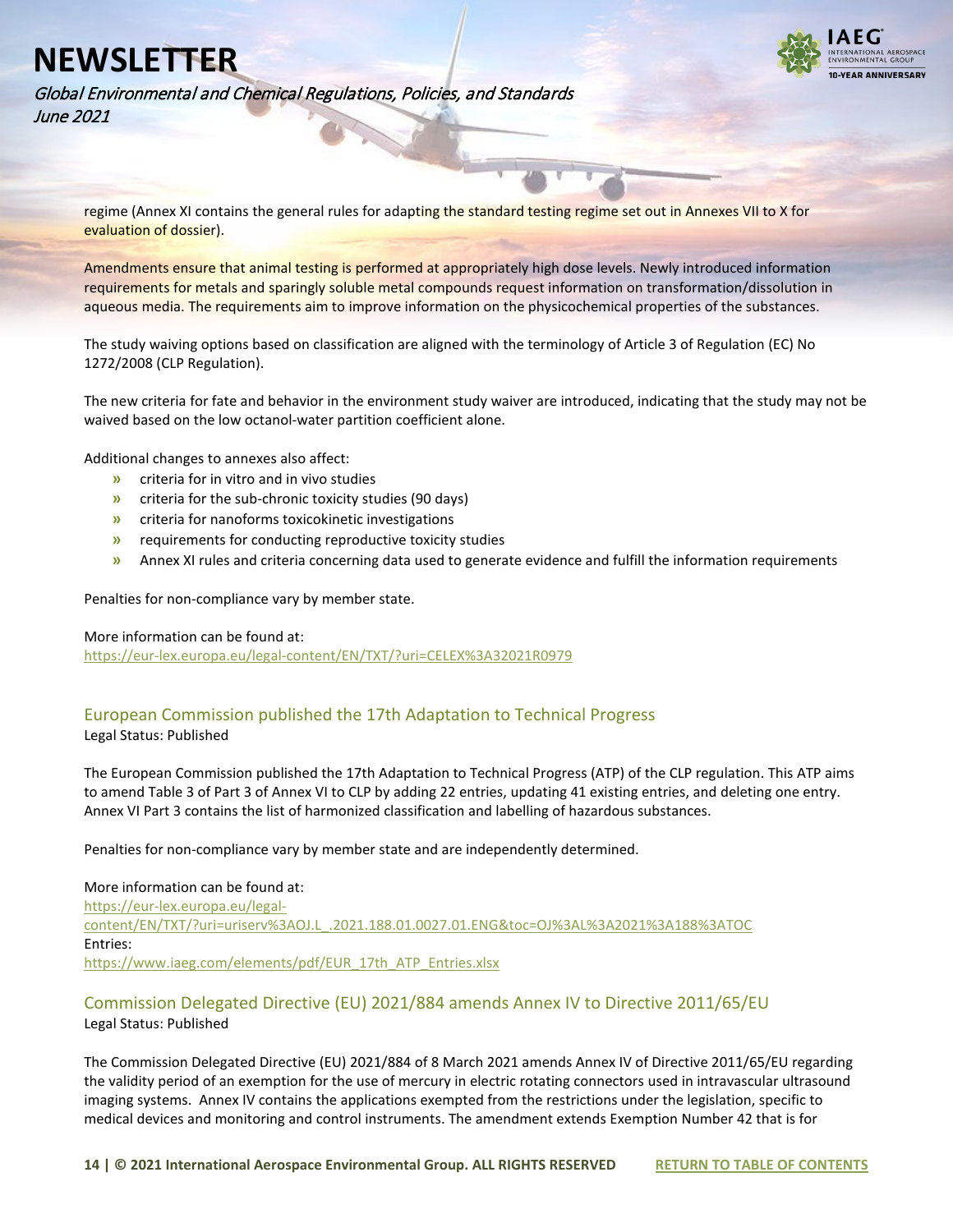

Global Environmental and Chemical Regulations, Policies, and Standards June 2021

mercury in electric rotating connectors used in intravascular ultrasound imaging systems capable of high operating frequency (> 50 MHz) modes of operation. The expiration date was extended from 30 June 2019 until 30 June 2026.

There are no penalties associated with this provision.

More information can be found at: [https://eur-lex.europa.eu/legal](https://eur-lex.europa.eu/legal-content/EN/TXT/?uri=uriserv%3AOJ.L_.2021.194.01.0037.01.ENG&toc=OJ%3AL%3A2021%3A194%3ATOC)[content/EN/TXT/?uri=uriserv%3AOJ.L\\_.2021.194.01.0037.01.ENG&toc=OJ%3AL%3A2021%3A194%3ATOC](https://eur-lex.europa.eu/legal-content/EN/TXT/?uri=uriserv%3AOJ.L_.2021.194.01.0037.01.ENG&toc=OJ%3AL%3A2021%3A194%3ATOC)

<span id="page-14-0"></span>Laying down rules for the application of Regulation (EC) No 1907/2006 as regards applications for authorisation and review reports for the uses of substances in the production of legacy spare parts and in the repair of articles and complex products no longer produced and amending Regulation (EC) No 340/2008

Legal Status: Published

The European Commission published an implementing rule that simplifies REACH authorization applications for substances that are used in the production of legacy spare parts or in the repair of products that are no longer manufactured. The authorization application includes simpler analysis of alternatives and socio-economic analysis. The application fee is also 50% less than a regular application. The European Chemical Agency (ECHA) has identified 38 substances or substance [groups](https://www.iaeg.com/elements/pdf/EUR_Simplified_Authorisation_substances.xlsx) that have an extended application deadline of 1 September 2021 and a sunset date of 1 March 2021, which is the last date of producing the article or the complex product.

The simplified application rule applies to the following uses of the substances:

- **»** producing spare parts to repair products that are no longer produced
- **»** repairing products that are no longer produced

The new format for alternative and socio-economic analysis will be published by ECHA on 5 July 2021.

#### More information can be found at:

<https://eur-lex.europa.eu/legal-content/EN/TXT/?uri=CELEX%3A32021R0876>

## <span id="page-14-1"></span>Electrical equipment – Revoking exemptions for mercury in single capped (compact) fluorescent lamps for general purposes

Legal Status: Draft Act

Further changes have been proposed to the Restriction of Hazardous Substances (RoHS) regulation, which restricts the level of certain substances in electronics and electronic equipment. Exemption I regarding mercury in single capped (compact) fluorescent lamps is planned to be phased out 12 months after the adoption of this proposal.

Comments may be provided by interested parties.

#### More information can be found at:

[https://ec.europa.eu/info/law/better-regulation/have-your-say/initiatives/13091-Electrical-equipment-Revoking](https://ec.europa.eu/info/law/better-regulation/have-your-say/initiatives/13091-Electrical-equipment-Revoking-exemptions-for-mercury-in-single-capped-compact-fluorescent-lamps-for-general-purposes_en)[exemptions-for-mercury-in-single-capped-compact-fluorescent-lamps-for-general-purposes\\_en](https://ec.europa.eu/info/law/better-regulation/have-your-say/initiatives/13091-Electrical-equipment-Revoking-exemptions-for-mercury-in-single-capped-compact-fluorescent-lamps-for-general-purposes_en)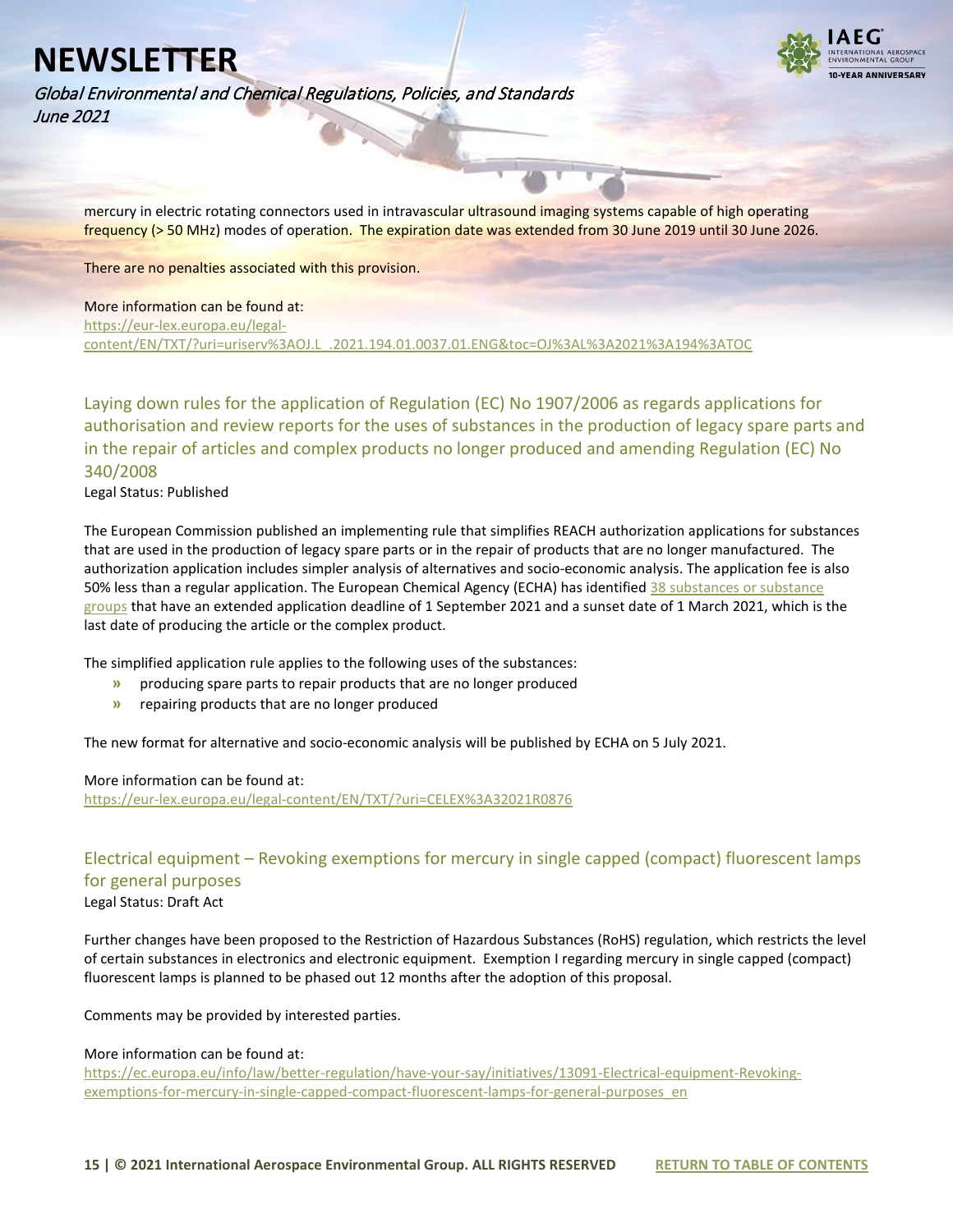**N-YEAR ANNIVERSARY** 

Global Environmental and Chemical Regulations, Policies, and Standards June 2021

<span id="page-15-0"></span>Commission Regulation (EU) …/…of XXX amending Annexes VI to X to Regulation (EC) No 1907/2006 of the European Parliament and of the Council concerning the Registration, Evaluation, Authorisation and Restriction of Chemicals (REACH) Legal Status: Draft amendment

The European Commission has published a draft legislation that amends REACH Annex XIV that contains the list of substances subject to authorization. The draft legislation proposes to add the following five additional substances to the Annex:

- **»** tetraethyllead | EC No: 201-075-4 |CAS No: 78-00-2
- **»** 4,4'-bis(dimethylamino)-4''- (methylamino)trityl alcohol (with ≥ 0,1% of Michler's ketone (EC No 202-027-5) or Michler's base (EC No 202-959-2)) |EC No: 209-218-2 |CAS No: 561-41-1
- **»** reaction products of 1,3,4- thiadiazolidine-2,5-dithione, formaldehyde and 4- heptylphenol, branched and linear (RP-HP) (with ≥ 0,1% w/w 4-heptylphenol, branched and linear) | No CAS/EC available
- **»** 2-ethylhexyl 10-ethyl-4,4- dioctyl-7-oxo-8-oxa-3,5-dithia-4-stannatetradecanoate (DOTE) | EC No: 239-622-4 |CAS No: 15571-58-1
- **»** reaction mass of 2- ethylhexyl 10-ethyl-4,4- dioctyl-7-oxo-8-oxa-3,5- dithia-4- stannatetradecanoate and 2 ethylhexyl 10-ethyl-4-[[2- [(2-ethylhexyl)oxy]-2- oxoethyl]thio]-4-octyl-7- oxo-8-oxa-3,5-dithia-4 stannatetradecanoate (reaction mass of DOTE and MOTE) | No CAS/EC available.

### More information can be found at:

[https://ec.europa.eu/growth/tools-](https://ec.europa.eu/growth/tools-databases/tbt/en/search/?tbtaction=search.detail&Country_id=EU&num=806&dspLang=EN&basdatedeb=&basdatefin=&baspays=HUN&basnotifnum=30&basnotifnum2=&bastypepays=&baskeywords=&CFID=316568&CFTOKEN=c48da9882ec73098-3B3D0103-FFE5-4D9E-252747AF728011AB)

[databases/tbt/en/search/?tbtaction=search.detail&Country\\_id=EU&num=806&dspLang=EN&basdatedeb=&basdatefin=&b](https://ec.europa.eu/growth/tools-databases/tbt/en/search/?tbtaction=search.detail&Country_id=EU&num=806&dspLang=EN&basdatedeb=&basdatefin=&baspays=HUN&basnotifnum=30&basnotifnum2=&bastypepays=&baskeywords=&CFID=316568&CFTOKEN=c48da9882ec73098-3B3D0103-FFE5-4D9E-252747AF728011AB) [aspays=HUN&basnotifnum=30&basnotifnum2=&bastypepays=&baskeywords=&CFID=316568&CFTOKEN=c48da9882ec730](https://ec.europa.eu/growth/tools-databases/tbt/en/search/?tbtaction=search.detail&Country_id=EU&num=806&dspLang=EN&basdatedeb=&basdatefin=&baspays=HUN&basnotifnum=30&basnotifnum2=&bastypepays=&baskeywords=&CFID=316568&CFTOKEN=c48da9882ec73098-3B3D0103-FFE5-4D9E-252747AF728011AB) [98-3B3D0103-FFE5-4D9E-252747AF728011AB](https://ec.europa.eu/growth/tools-databases/tbt/en/search/?tbtaction=search.detail&Country_id=EU&num=806&dspLang=EN&basdatedeb=&basdatefin=&baspays=HUN&basnotifnum=30&basnotifnum2=&bastypepays=&baskeywords=&CFID=316568&CFTOKEN=c48da9882ec73098-3B3D0103-FFE5-4D9E-252747AF728011AB)

<span id="page-15-1"></span>Submitted restrictions under consideration: 1,6,7,8,9,14,15,16,17,17,18,18-Dodecachloropentacyclo [12.2.1.16,9.02,13.05,10] octadeca-7,15-diene ("Dechlorane Plus"™, EC No. 236-948-9, CAS No. 13560- 89-9)

### Legal Status: Proposed

Norway has submitted a proposal to the European Chemical Agency (ECHA) to restrict the manufacture, use, and placing on the market of dechlorane plus (DP) as substances, constituents of other substances, mixtures, and articles. Dechlorane plus is used as a flame retardant in adhesives and polymers and also as an extreme pressure additive in greases. In these applications DP is used in motor vehicles, aircrafts, and electrical and electronic equipment.

### More information can be found at:

<https://echa.europa.eu/restrictions-under-consideration/-/substance-rev/28201/term>

<span id="page-15-2"></span>Commission Regulation (EU) …/…of XXX amending Annexes VI to X to Regulation (EC) No 1907/2006 of the European Parliament and of the Council concerning the Registration, Evaluation, Authorisation and Restriction of Chemicals (REACH)

Legal Status: Draft Amendment

In June 2019, the European Commission (EC) and the European Chemicals Agency concluded in the REACH Evaluation Joint Action Plan 2 that some information requirements in the Annexes should be amended to provide more clarity on the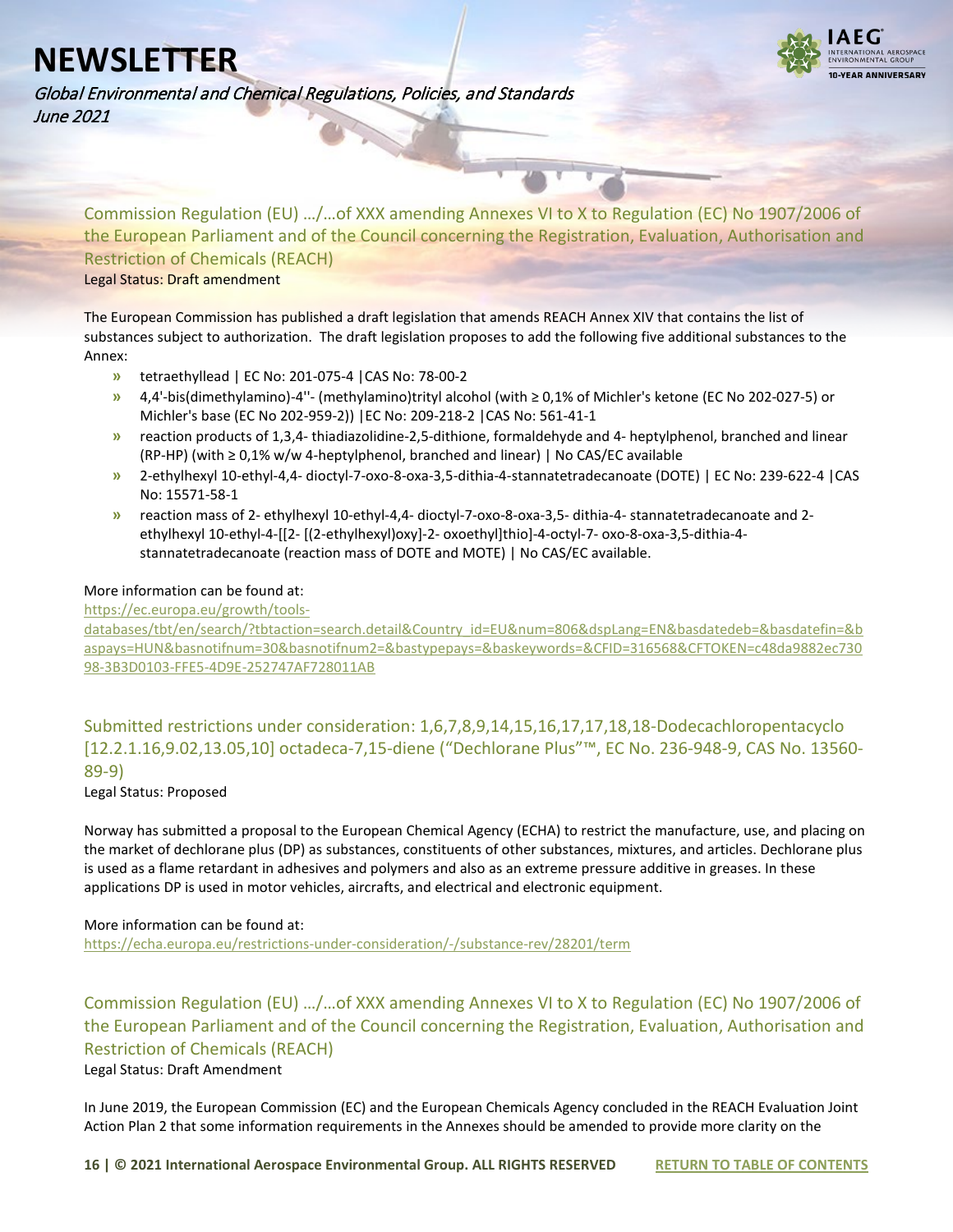**I-VEAR ANNIVERSARY** 

Global Environmental and Chemical Regulations, Policies, and Standards June 2021

obligations of registrants regarding the submission of information. The EC drafted amendments to clarify unclear or inconsistent wording in the REACH Annexes VI to X (these annexes contain the standard information requirements for registration of substances manufactured or imported in various quantities). These draft amendments are open for feedback for four weeks. All received comments will be available on the EC website. Feedback will be considered when finalizing the initiative. All interested parties should submit the feedback no later than 19 July 2021.

#### More information can be found at:

[https://ec.europa.eu/info/law/better-regulation/have-your-say/initiatives/12764-Chemicals-safety-regulation-clarification](https://ec.europa.eu/info/law/better-regulation/have-your-say/initiatives/12764-Chemicals-safety-regulation-clarification-of-unclear-inconsistent-wording-in-REACH-information-requirements_en)[of-unclear-inconsistent-wording-in-REACH-information-requirements\\_en](https://ec.europa.eu/info/law/better-regulation/have-your-say/initiatives/12764-Chemicals-safety-regulation-clarification-of-unclear-inconsistent-wording-in-REACH-information-requirements_en)

### <span id="page-16-0"></span>EU initiatives for mercury exemptions open for comments

Legal Status: Draft act

The European Commission has opened several initiatives for comments on the addition of expirations dates to exemptions for mercury in various uses.

- **»** 2(b)(3): Non-linear tri-band phosphor lamps with tube diameter > 17 mm (e.g. T9): 10 mg | to expire 3 years after adoption
- **»** 2(b)(4)- I Lamps for other general lighting and special purposes (e.g. induction lamps): 15 mg | to expire 3 years after adoption
- **»** 2(b)(4)- II Lamps emitting mainly light in the ultraviolet spectrum: 15 mg | to expire 5 years after adoption
- **»** 2(b)(4)- III Emergency lamps: 15 mg | to expire 5 years after adoption.
- **»** 3(a) short length (≤ 500 mm): 3.5 mg in EEE placed on the market before [TBA: Date of adoption of the Delegated Directive] | to expire 5 years after adoption
- **»** 3(b) medium length (>500 mm and ≤1500 mm): 5mg in EEE placed on the market before [TBA: Date of adoption of the Delegated Directive] | to expire 5 years after adoption
- **»** 3(c) long length (> 1,500 mm): 13 mg in EEE placed on the market before [TBA: Date of adoption of the Delegated Directive] | to expire 5 years after adoption
- **»** 4(a) mercury in low pressure non-phosphor coated discharge lamps, where the application requires the main range of the lamp-spectral output to be in the ultraviolet spectrum: up to 15 mg mercury may be used per lamp | to expire 5 years after adoption
- **»** 4(c)I-III mercury in other high-pressure sodium (vapor) lamps for general lighting purposes not exceeding (per burner) | to expire 5 years after adoption
- **»** 4(e): mercury in metal halide lamps (MH) | to expire 5 years after adoption
- **»** 4(f) is sub categorized into smaller parts and will expire:
	- **–** mercury in other discharge lamps for special purposes not specifically mentioned in this Annex | to expire 3 years after adoption
	- **–** mercury in high pressure mercury vapor lamps used in projectors where an output ≥2000 lumen ANSI is required | to expire 5 years after adoption
	- **–** mercury in high pressure sodium vapor lamps used for horticulture lighting | to expire 5 years after adoption
	- **–** mercury in high pressure sodium vapor lamps emitting light in the ultraviolet spectrum | to expire 5 years after adoption

More information can be found at:

*Electrical equipment - mercury in metal halide lamps (RoHS exemption)*

[https://ec.europa.eu/info/law/better-regulation/have-your-say/initiatives/13080-Electrical-equipment-mercury-in-metal](https://ec.europa.eu/info/law/better-regulation/have-your-say/initiatives/13080-Electrical-equipment-mercury-in-metal-halide-lamps-RoHS-exemption-_en)[halide-lamps-RoHS-exemption-\\_en](https://ec.europa.eu/info/law/better-regulation/have-your-say/initiatives/13080-Electrical-equipment-mercury-in-metal-halide-lamps-RoHS-exemption-_en)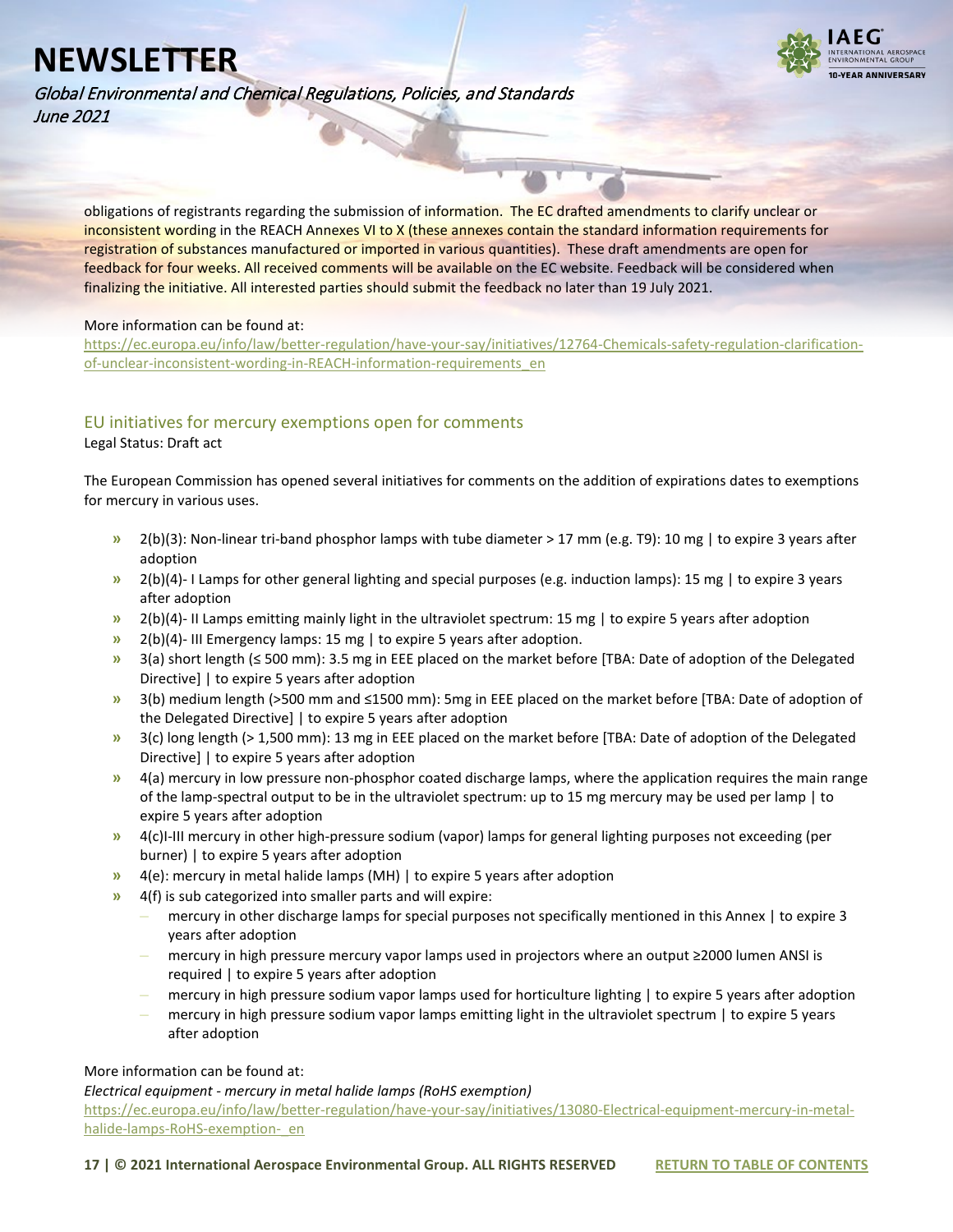Global Environmental and Chemical Regulations, Policies, and Standards June 2021



*Electrical equipment - mercury in non-linear tri-band phosphor lamps (RoHS exemption)* [https://ec.europa.eu/info/law/better-regulation/have-your-say/initiatives/13075-RoHS-exemption-for-mercury-in-non](https://ec.europa.eu/info/law/better-regulation/have-your-say/initiatives/13075-RoHS-exemption-for-mercury-in-non-linear-tri-band-phosphor-lamps_en)[linear-tri-band-phosphor-lamps\\_en](https://ec.europa.eu/info/law/better-regulation/have-your-say/initiatives/13075-RoHS-exemption-for-mercury-in-non-linear-tri-band-phosphor-lamps_en) *Electrical equipment - mercury in fluorescent lamps for other general lighting & special purposes (RoHS exemption)* [https://ec.europa.eu/info/law/better-regulation/have-your-say/initiatives/13076-RoHS-exemption-for-mercury-in](https://ec.europa.eu/info/law/better-regulation/have-your-say/initiatives/13076-RoHS-exemption-for-mercury-in-fluroscent-lamps-for-other-general-lighting-and-special-purposes_en)[fluroscent-lamps-for-other-general-lighting-and-special-purposes\\_en](https://ec.europa.eu/info/law/better-regulation/have-your-say/initiatives/13076-RoHS-exemption-for-mercury-in-fluroscent-lamps-for-other-general-lighting-and-special-purposes_en) *Electrical equipment - mercury in cold cathode & external electrode fluorescent lamps (RoHS exemption)* [https://ec.europa.eu/info/law/better-regulation/have-your-say/initiatives/13077-RoHS-exemption-for-mercury-in-cold](https://ec.europa.eu/info/law/better-regulation/have-your-say/initiatives/13077-RoHS-exemption-for-mercury-in-cold-cathode-fluorescent-lamps-and-external-electrode-fluorescent-lamps_en)[cathode-fluorescent-lamps-and-external-electrode-fluorescent-lamps\\_en](https://ec.europa.eu/info/law/better-regulation/have-your-say/initiatives/13077-RoHS-exemption-for-mercury-in-cold-cathode-fluorescent-lamps-and-external-electrode-fluorescent-lamps_en) *Electrical equipment - mercury in other low pressure discharge lamps (RoHS exemption)* [https://ec.europa.eu/info/law/better-regulation/have-your-say/initiatives/13078-RoHS-exemption-for-mercury-in-other](https://ec.europa.eu/info/law/better-regulation/have-your-say/initiatives/13078-RoHS-exemption-for-mercury-in-other-low-pressure-discharge-lamps_en)[low-pressure-discharge-lamps\\_en](https://ec.europa.eu/info/law/better-regulation/have-your-say/initiatives/13078-RoHS-exemption-for-mercury-in-other-low-pressure-discharge-lamps_en) *Electrical equipment - mercury in other high pressure sodium lamps for general lighting purposes (RoHS exemption)* [https://ec.europa.eu/info/law/better-regulation/have-your-say/initiatives/13079-RoHS-exemption-for-mercury-in-other-](https://ec.europa.eu/info/law/better-regulation/have-your-say/initiatives/13079-RoHS-exemption-for-mercury-in-other-high-pressure-sodium-lamps-for-general-lighting-purposes_en)

[high-pressure-sodium-lamps-for-general-lighting-purposes\\_en](https://ec.europa.eu/info/law/better-regulation/have-your-say/initiatives/13079-RoHS-exemption-for-mercury-in-other-high-pressure-sodium-lamps-for-general-lighting-purposes_en) *Electrical equipment - mercury in other discharge lamps for special purposes (RoHS exemption)*

[https://ec.europa.eu/info/law/better-regulation/have-your-say/initiatives/13081-RoHS-exemption-for-the-use-of-mercury](https://ec.europa.eu/info/law/better-regulation/have-your-say/initiatives/13081-RoHS-exemption-for-the-use-of-mercury-in-other-discharge-lamps-for-special-purposes_en)[in-other-discharge-lamps-for-special-purposes\\_en](https://ec.europa.eu/info/law/better-regulation/have-your-say/initiatives/13081-RoHS-exemption-for-the-use-of-mercury-in-other-discharge-lamps-for-special-purposes_en)

### <span id="page-17-0"></span>Persistent organic pollutants (POPs) – setting limit values in Annex I (update) Legal Status: Draft act

The European commission rules implement the European Union's international commitments under the Stockholm Convention on Persistent Organic Pollutants. Hexachlorobenzene, a substance used in pesticides, is listed in Annex A to the Stockholm Convention (elimination) and in Annex I to EU Regulation 2019/1021 (list of substances subject to elimination). This initiative amends Annex I with setting limit values, which currently does not set a limit value for the presence of hexachlorobenzene as unintentional trace contaminant in substances, mixtures, and articles.

Currently, the initiative is in preparation and the feedback on the draft act will be opening soon.

### More information can be found at:

[https://ec.europa.eu/info/law/better-regulation/have-your-say/initiatives/13063-Persistent-organic-pollutants-setting](https://ec.europa.eu/info/law/better-regulation/have-your-say/initiatives/13063-Persistent-organic-pollutants-setting-limit-values-in-Annex-I-update-_en)[limit-values-in-Annex-I-update-\\_en](https://ec.europa.eu/info/law/better-regulation/have-your-say/initiatives/13063-Persistent-organic-pollutants-setting-limit-values-in-Annex-I-update-_en)

<span id="page-17-1"></span>Draft Commission implementing decision on the identification of resorcinol as a substance of very high concern pursuant to Article 57, point (f), of Regulation (EC) No 1907/2006 of the European Parliament and of the Council

Legal Status: Draft law

The European Commission has adopted the decision that:

- **»** resorcinol is identified as a substance of very high concern due to its endocrine disrupting properties. It has shown probable serious effects to human health
- **»** resorcinol shall be included in the candidate list indicating the reason for inclusion: Endocrine disrupting properties (Article 57, point (f)- human health of Regulation (EC) No 1907/2006)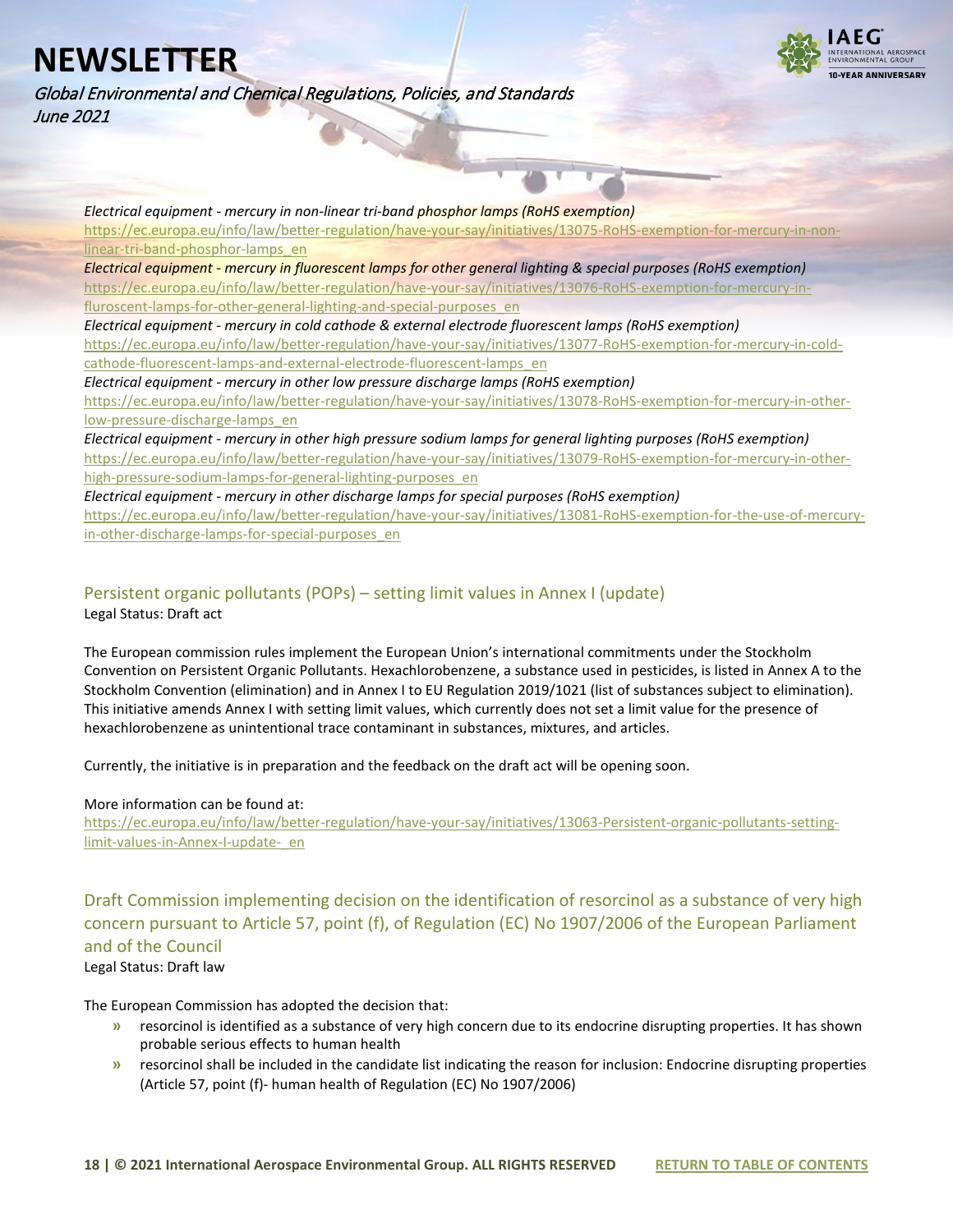



### More information can be found at:

[https://ec.europa.eu/growth/tools-](https://ec.europa.eu/growth/tools-databases/tbt/en/search/?tbtaction=search.detail&num=803&Country_ID=EU&dspLang=EN&BASDATEDEB=&basdatedeb=&basdatefin=&baspays=EU&basnotifnum=803&basnotifnum2=803&bastypepays=EU&baskeywords=)

databases/tbt/en/search/?tbtaction=search.detail&num=803&Country\_ID=EU&dspLang=EN&BASDATEDEB=&basdatede [&basdatefin=&baspays=EU&basnotifnum=803&basnotifnum2=803&bastypepays=EU&baskeywords=](https://ec.europa.eu/growth/tools-databases/tbt/en/search/?tbtaction=search.detail&num=803&Country_ID=EU&dspLang=EN&BASDATEDEB=&basdatedeb=&basdatefin=&baspays=EU&basnotifnum=803&basnotifnum2=803&bastypepays=EU&baskeywords=)

# <span id="page-18-0"></span>**Austria**

## <span id="page-18-1"></span>Amendment of the ordinance on bans and restrictions on partially fluorinated and fully fluorinated hydrocarbons and sulfur hexafluoride

Legal Status: Published

The Austrian Government published an Amendment of the ordinance on bans and restrictions on partially fluorinated and fully fluorinated hydrocarbons and sulfur hexafluoride. The changes are highlighted below:

- **»** the scope of the legislation is clarified by specifying it applies to stationary refrigeration and air conditioning systems and devices as well as heat pumps
- **»** the deadline for applying for an exemption for the use of polyurethane foam has been specified as 31 December 2022

This ordinance will expire at the end of 31 December 2022. There are no penalties associated with this provision.

More information can be found at: *Original* [https://www.ris.bka.gv.at/Dokumente/BgblAuth/BGBLA\\_2021\\_II\\_234/BGBLA\\_2021\\_II\\_234.html](https://www.ris.bka.gv.at/Dokumente/BgblAuth/BGBLA_2021_II_234/BGBLA_2021_II_234.html) *English translation* [https://www.iaeg.com/elements/pdf/AUT\\_Amendment\\_on\\_bans\\_and\\_restrictions\\_on\\_HFCs\\_en.pdf](https://www.iaeg.com/elements/pdf/AUT_Amendment_on_bans_and_restrictions_on_HFCs_en.pdf)

## <span id="page-18-2"></span>**Netherlands**

## <span id="page-18-3"></span>Substances of Very High Concern (ZZS) list updated

Legal Status: Published

The Dutch National Institute for Public Health and the Environment (RIVM) has added 13 entries for individual or groups of chemicals to its substances of very high concern (ZZS) list. The ZZS list is created under the Dutch Activities Decree Environmental Management legislation and contains substances whose use and/or emissions must be reduced according the REACH Regulation (EC 1907/2006), POPs Regulation (EU 2019/1021), and Water Framework Directive (EC 2000/60).

The 13 new entries are as follows:

- **»** perfluoroheptanoic acid
- **»** sodium borohydride
- **»** aromatic hydrocarbons
- **»** calcium, branched alkylphenate sulfide
- **»** distillates (petroleum), cracked stripped steam-cracked petroleum distillates
- **»** distillates (petroleum), steam-cracked
- **»** diesel oil
- **»** distillates (petroleum), heavy, direct distillation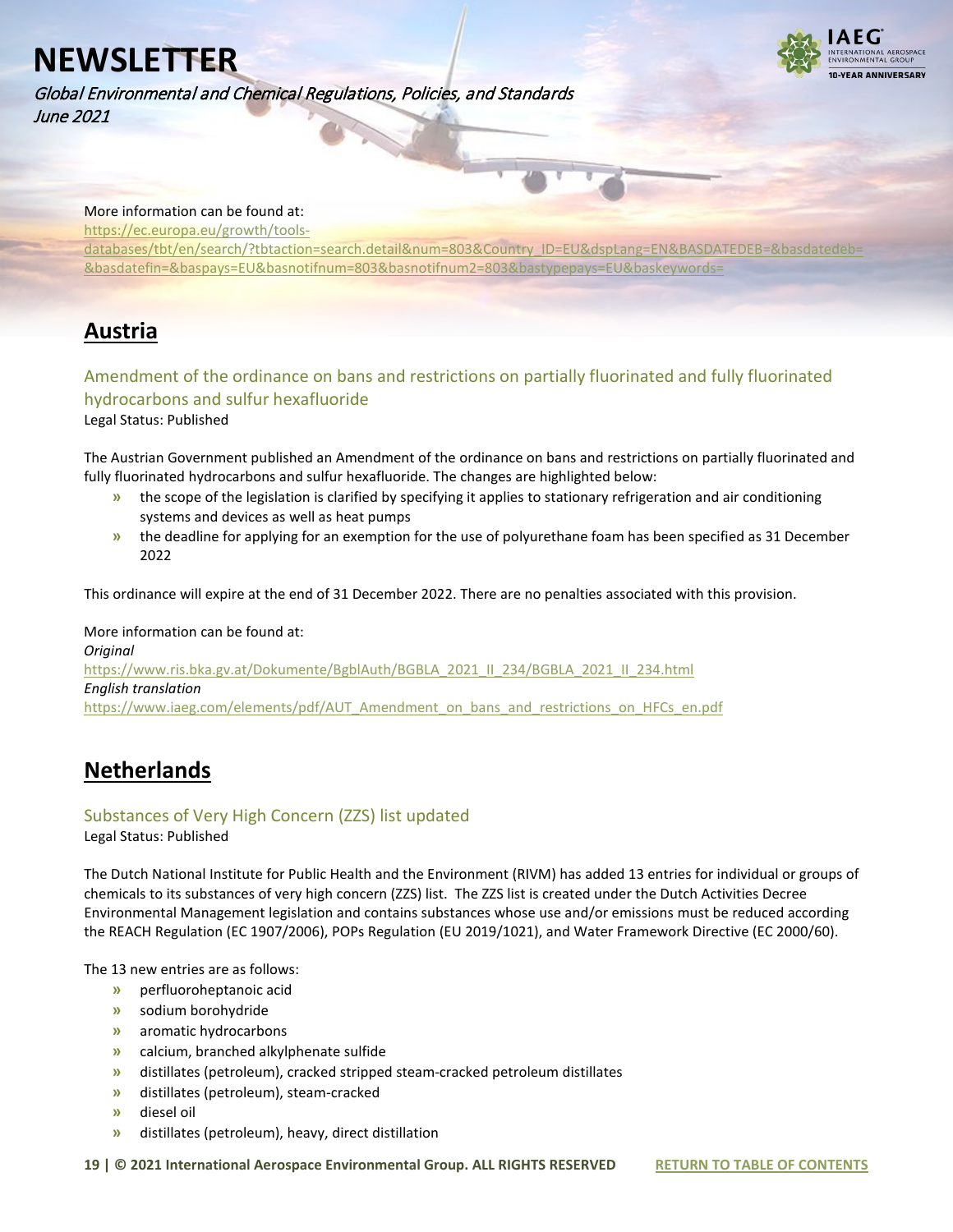

Global Environmental and Chemical Regulations, Policies, and Standards June 2021

- **»** distillates (petroleum), full range straight-run middle
- **»** a complex combination of hydrocarbons obtained by distillation of aromatic streams. It consists predominantly of aromatic hydrocarbons having carbon numbers predominantly in the range of C9 through C16, boiling in the range of approximately 165°C to 290°C
- **»** kerosene
- **»** combination of hydrocarbons C10-C13, > 1% naphthalene
- **»** respirable crystalline silica dust (cristoballite, tridymite, quartz)

There are now 1,669 entries on the list, including group entries for substances.

More information can be found at (in Dutch): <https://rvs.rivm.nl/nieuws/zzs-lijst-bijgewerkt-mei-2021> <https://rvszoeksysteem.rivm.nl/ZZSlijst/TotaleLijst>

## <span id="page-19-0"></span>**Switzerland**

<span id="page-19-1"></span>Consultation 2021/14 on Amendment to the Ordinance on protection against dangerous substances and preparations (Chemicals Ordinance, ChemV) Legal Status: Draft act

The Chemicals Ordinance, ChemV, regulates the requirements for placing dangerous substances and preparations on the market. The Swiss Federal Council started on 3 March 2021 a consultation regarding amendments to substance notification and labeling requirements.

Per planned updates, substances already registered in the European Union (EU) in accordance with the EU REACH regulation or exempt from the registration under REACH would no longer be required to be notified in Switzerland. However, all substances that are not registered in the EU will be subject to the notification. Furthermore, substances will be subject to registration if they exceed the upper limit of the registered quantity category.

Intermediate products, insofar, are to remain exempt from the notification requirement in Switzerland. Furthermore, custom-made paints prepared in limited quantities for a specific consumer or professional user, made up at the sale point, may also be exempt from mandatory communication.

New labelling requirements determine that labels will have to be in the official language(s) of the area where the products are placed on the market. Exemptions apply to the mandatory labeling of chemicals in Romansh. Fragrances and dyes that are not harmful to health will not be required to be labeled with their chemical names.

The update includes the reclassification of lactic acid (CAS no. 79-33-4) as skin corrosive 1C (weak) and will be marked as H314. However, for products with a lactic acid concentration in the range from 5-10%, it is advisable not to use the calculation method (5%) for the classification but rather to check it with the available in vitro tests for the corrosive effect on the skin.

Companies can submit their comment electronically to the following email address within the consultation period: RRM@bag.admin.ch and gever@bag.admin.ch. For any queries and any information, companies can contact Mr. Dag Kappes (Tel. 058 462 96 45; dag.kappes@bag.admin.ch)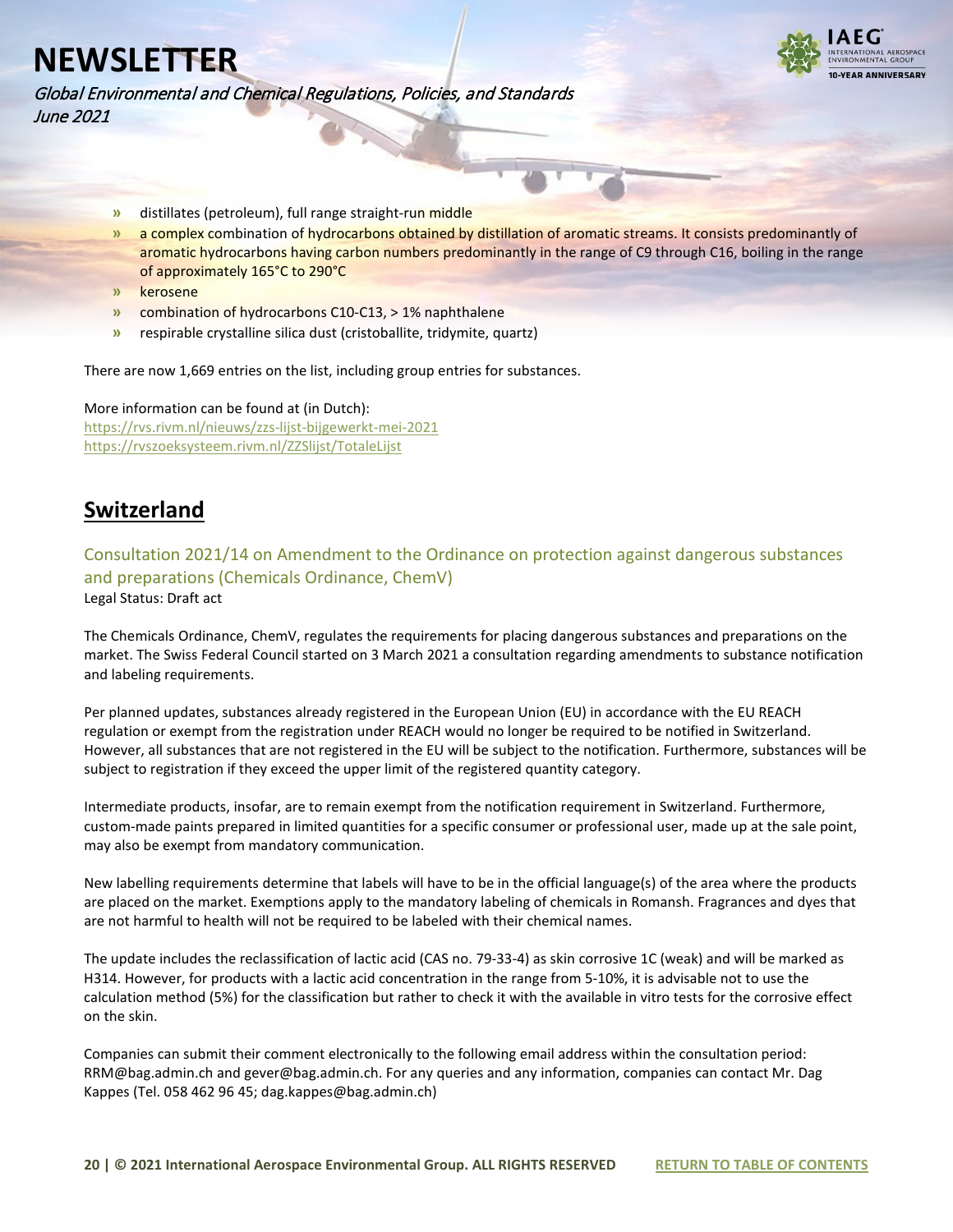Global Environmental and Chemical Regulations, Policies, and Standards June 2021



More information can be found at (in French): [https://www.fedlex.admin.ch/fr/consultation](https://www.fedlex.admin.ch/fr/consultation-procedures/ongoing#https://fedlex.data.admin.ch/eli/dl/proj/2021/14/cons_1)[procedures/ongoing#https://fedlex.data.admin.ch/eli/dl/proj/2021/14/cons\\_1](https://www.fedlex.admin.ch/fr/consultation-procedures/ongoing#https://fedlex.data.admin.ch/eli/dl/proj/2021/14/cons_1)

## <span id="page-20-0"></span>**United Kingdom**

## <span id="page-20-1"></span>United Kingdom REACH Work Programme of 2021-2022

Legal Status: Published

The UK's authority for chemicals registration, Health and Safety Executive (HSE), will conduct random compliance checks on at least 20% of the registration dossiers in each tonnage band with more focus on novel substances. The 2021-2022 work plan includes a list of ten substances that will be considered for substances of very high concern (SVHC) identification:

- **»** phenol, alkylation products
- **»** 2-(4-tert-butylbenzyl)propionaldehyde and its individual stereoisomers
- **»** 2,2-bis(bromomethyl) propane1,3-diol (BMP); 2,2-dimethylpropan-1-ol, tribromo derivative/3-bromo-2,2 bis(bromomethyl)-1-propanol (TBNPA); 2,3-dibromo-1-propanol (2,3-DBPA)
- **»** 1,4-dioxane
- **»** glutaral
- **»** orthoboric acid, sodium salt
- **»** 4,4'-(1-methylpropylidene) bisphenol; (bisphenol B)
- **»** resorcinol
- **»** bis(2-(2-methoxyethoxy)ethyl)ether
- **»** dioctyltin dilaurate, stannane, dioctyl-,bis(coco acyloxy) derivatives

### More information can be found at:

<https://www.hse.gov.uk/reach/resources/work-programme-2021-22.pdf>

# <span id="page-20-2"></span>Article 37A (GB mandatory classification and labelling of substances) proposal: GBCLP 001

Legal Status: Proposed

The United Kingdom Health and Safety Executive (HSE) published a proposal for the Great Britain mandatory classification and labelling (GB MCL). The hazard classes open for consultation are identified in th[e proposal document.](https://consultations.hse.gov.uk/crd-clp/clp-001-cinmethylin-gb-mcl-proposal/supporting_documents/gbclpmclproposalcinmethylin.pdf) The HSE is conducting public consultations on this GB MCL report to gather information on:

- **»** the scientific and technical aspects of proposed classifications: All interested parties (for example industry, other stakeholders, members of the public) are encouraged to take part in the public consultation. Comments can be submitted on general issues (such as substance identification, or the clarity of the information within the proposal), and on the proposed classification and labelling
- **»** the policy and socio-economic aspects of such a proposal: Consulting on the policy, wider socio-economic and other aspects of new or revised classifications enables HSE and the ministers of England, Wales and Scotland to understand the potential economic impacts of new or revised GB mandatory classification and labelling, before deciding whether to accept new and revised GB MCLs.

The deadline for comments is 20 August 2021.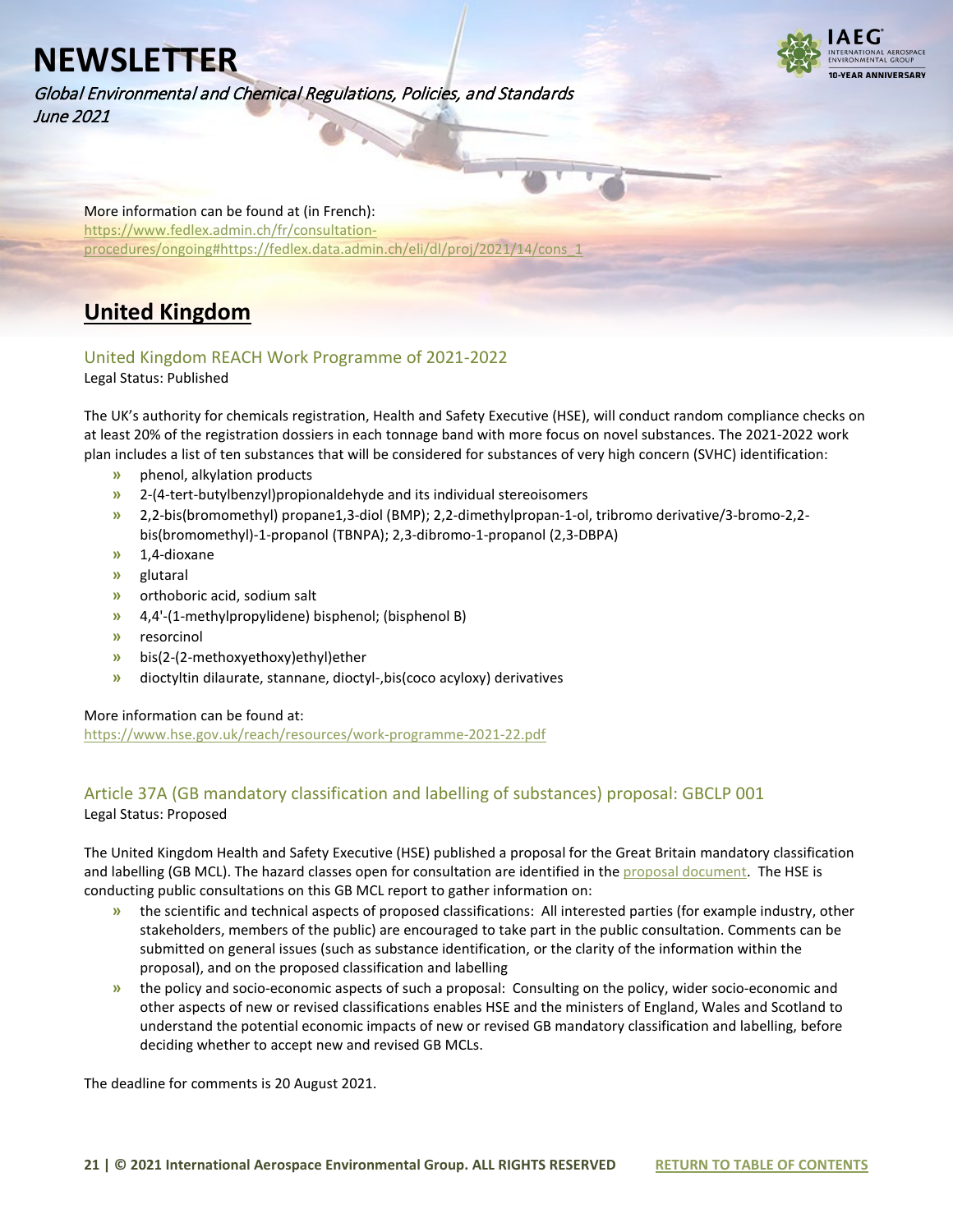Global Environmental and Chemical Regulations, Policies, and Standards June 2021



### More information can be found at:

[https://consultations.hse.gov.uk/crd-clp/clp-001-cinmethylin-gb-mcl](https://consultations.hse.gov.uk/crd-clp/clp-001-cinmethylin-gb-mcl-proposal/?utm_source=govdelivery&utm_medium=email&utm_campaign=guidance-push&utm_term=hse-consultation&utm_content=clp-21-jun-21)[proposal/?utm\\_source=govdelivery&utm\\_medium=email&utm\\_campaign=guidance-push&utm\\_term=hse](https://consultations.hse.gov.uk/crd-clp/clp-001-cinmethylin-gb-mcl-proposal/?utm_source=govdelivery&utm_medium=email&utm_campaign=guidance-push&utm_term=hse-consultation&utm_content=clp-21-jun-21)[consultation&utm\\_content=clp-21-jun-21](https://consultations.hse.gov.uk/crd-clp/clp-001-cinmethylin-gb-mcl-proposal/?utm_source=govdelivery&utm_medium=email&utm_campaign=guidance-push&utm_term=hse-consultation&utm_content=clp-21-jun-21)

<span id="page-21-0"></span>

# **NORTH AMERICA**

## <span id="page-21-1"></span>**Canada**

<span id="page-21-2"></span>Canada Environmental Protection Act (CEPA), 1999 - Ministerial Condition No. 20679 Legal Status: In force

The Canadian Ministers of the Environment and of Health assessed information regarding the substance 1,3-propanediol, 2 ethyl-2-(hydroxymethyl)-, polymer with oxirane, 4-(dimethylamino)benzoate (CAS 2067275-86-7). The ministers suspect that the substance is toxic or capable of becoming toxic under Section 64 of CEPA, 1999. The ministers permit the manufacture or import of the substance subject to the following restrictions:

- **»** only allowable use is as a photo initiator in ultraviolet curable systems
- **»** substance or waste containing the substance shall not be released to the environment
- **»** waste collected must be disposed of at an engineered hazardous waste landfill facility or through incineration in accordance with local laws
- **»** if release of the substance or its waste to the environment occurs, immediate steps must be taken to prevent further release and an enforcement officer must be informed

Other requirements are:

- **»** if physical possession of the controlled substance or its waste is transferred to another person, the recipient must be informed in writing of these ministerial conditions and their written confirmation received prior to transfer
- **»** electronic or paper records regarding the manufacture, import, distribution, sale, and use of the above-mentioned substance must be kept for at least 5 years

Penalties for non-compliance under CEPA include fines of up to \$1 million a day for each day an offence continues and/or imprisonment for up to three years.

#### More information can be found at:

<https://gazette.gc.ca/rp-pr/p1/2021/2021-06-12/html/notice-avis-eng.html#ne2>

<span id="page-21-3"></span>Department of the Environment, Canadian Environmental Protection Act (CEPA), 1999, Order 2021-87- 06-02 Amending the Non-domestic Substances List Legal status: In force

As part of Canada's substance lists maintenance, the Minister of the Environment amended Part I of the non-domestic substances list (NDSL) under CEPA, 1999 by deleting the following substances from the NDSL: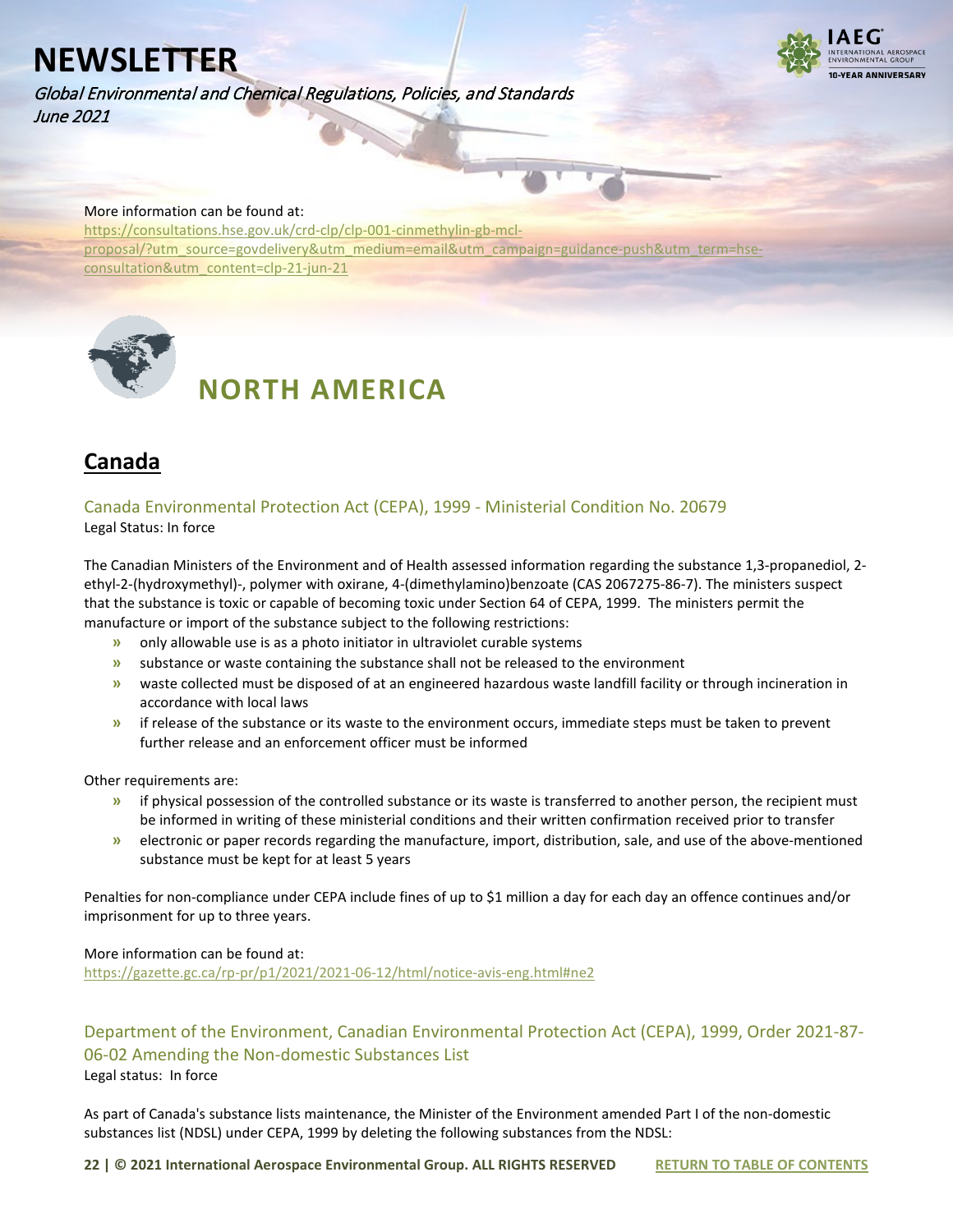

Global Environmental and Chemical Regulations, Policies, and Standards June 2021

- **»** 2,6-naphthalenedicarboxylic acid, dimethyl ester, polymer with 1,4-benzenedicarboxylic acid and 1,2-ethanediol (CAS 27289-84-5)
- **»** copper, [29H,31H-phthalocyaninato(2-)-N29,N30,N31,N32]-, brominated chlorinated (CAS 68512-17-4)
- **»** N,N-dimethyl-D-glucamine (CAS 76326-99-3)
- **»** 2,6-naphthalenedicarboxylic acid, polymer with 1,4-benzenedicarboxylic acid, 1,4-benzenediol and 4 hydroxybenzoic acid (CAS 86013-04-9)

The non-domestic substances list is an inventory of substances that are not on the domestic substances list but are in commercial use internationally. Substances that are not on the domestic substances list but are listed on the NDSL are subject to lesser information requirements.

Penalties for non-compliance under CEPA include fines of up to \$1 million a day for each day an offence continues and/or imprisonment for up to three years.

More information can be found at:

<https://gazette.gc.ca/rp-pr/p1/2021/2021-05-22/html/notice-avis-eng.html#na1>

### Draft federal environmental quality guidelines for certain substances

Legal Status: Draft amendment

The Government of Canada published the draft federal environmental quality guidelines (FEQGs) for certain substances listed below:

- **»** aluminum
- **»** selenium
- **»** siloxane-D4

### More information can be found at:

<https://gazette.gc.ca/rp-pr/p1/2021/2021-06-12/html/notice-avis-eng.html#ne1> *FEQGs* [https://www.canada.ca/en/health-canada/services/chemical-substances/fact-sheets/federal-environmental-quality](https://www.canada.ca/en/health-canada/services/chemical-substances/fact-sheets/federal-environmental-quality-guidelines.html#a6)[guidelines.html#a6](https://www.canada.ca/en/health-canada/services/chemical-substances/fact-sheets/federal-environmental-quality-guidelines.html#a6)

## <span id="page-22-0"></span>**United States**

### <span id="page-22-1"></span>Modification of significant new uses of certain chemical substances (20-2.M, 20-5.B, 20-6.B, 20-7.B) Legal Status: Published

The US Environmental Protection Agency (EPA) issued amendments to the Significant New Use Rules (SNURs) for certain chemical substances. The manufacturers/processors/importers of these substances must notify the EPA through submitting a Significant New Use Notice (SNUN) at least 90 days before manufacturing/processing/importing any of these substances for the significant new use. The manufacture or processing for the significant new use shall not commence until the EPA makes an appropriate determination on the notice and has taken risk management actions as a result of the decision.

SNUR Batch 20-2-M consists of the following substances:

- **»** sulfonyl azide intermediate (generic)
- **»** titanate [Ti6O13 (2-)], dipotassium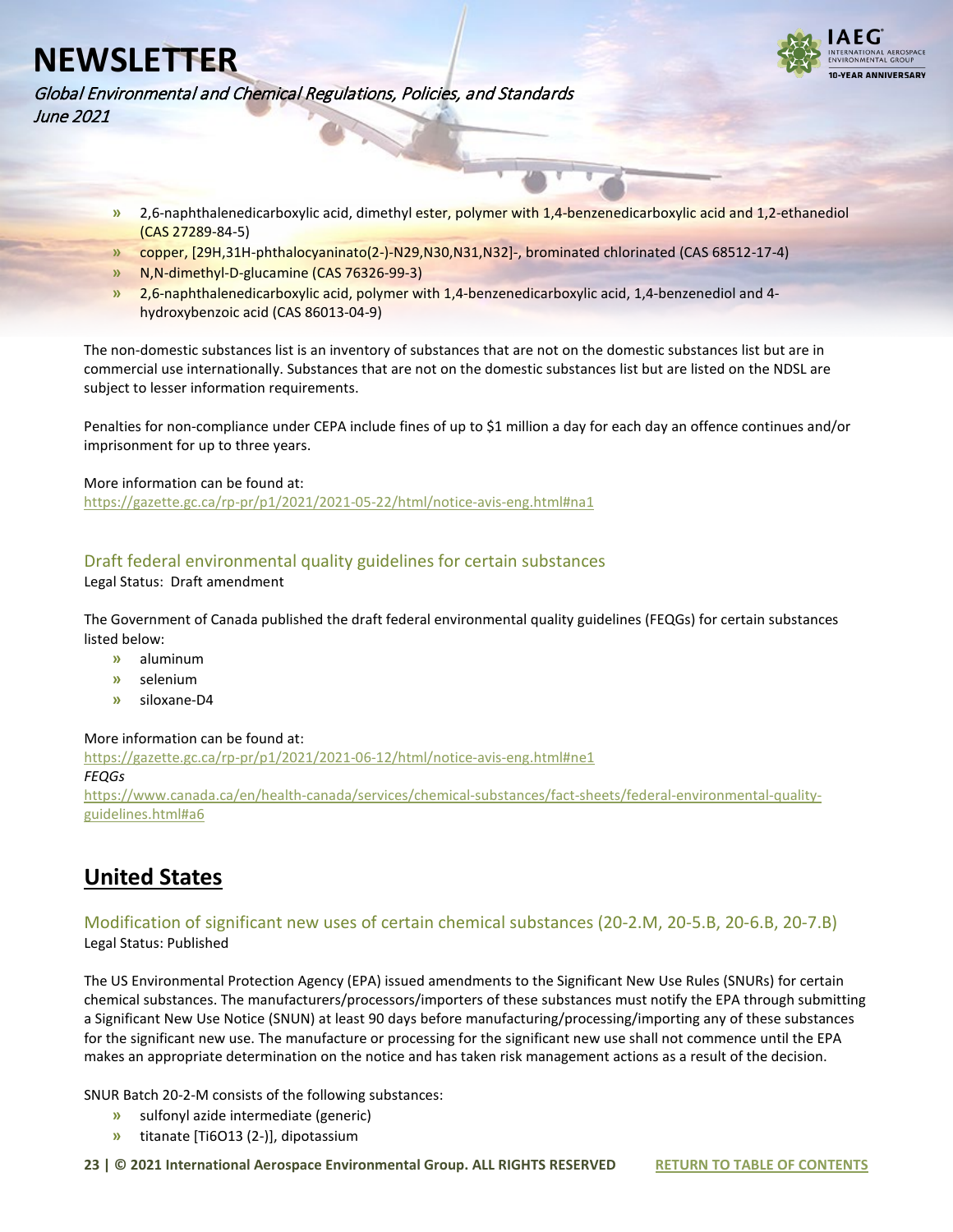

Global Environmental and Chemical Regulations, Policies, and Standards June 2021

- **»** cyclohexane, oxidized, by-products from, distn. Residues
- **»** 1,2,4,5,7,8-hexoxonane, 3,6,9-triethyl-3,6,9-trimethyl-
- **»** polyfluorohydrocarbon (generic)
- **»** 1,2,4,5,7,8-hexoxonane, 3,6,9-trimethyl-, 3,6,9-tris(alkyl) derivs. (generic)

SNUR Batch 20-5.B consists of the following substances:

- **»** cyclohexane, 1,4-bis(ethoxymethyl)-
- **»** 2-butanone, 3-methyl-, peroxide
- **»** 2-propenoic acid, 2-methyl-, dodecyl ester, polymer with ammonium 2-methyl-2-[(1-oxo-2-propen-1-yl)amino]-1 propanesulfonate (1:1), N,N-dimethyl-2-propenamide and .alpha.-(2-methyl-1-oxo-2-propen-1-yl)-.omega.- (dodecyloxy)poly(oxy-1,2-ethanediyl)
- **»** iso-alkylamine, N-isoalkyl-N-methyl (generic)
- **»** octadecanoic acid, 9(or 10)-(dibutoxyphosphinyl)-, 1,1′-(2,2-dimethyl-1,3-propanediyl) ester
- **»** 1,3-benzenedicarboxylic acid, polymer with 3-methyl-1,5-pentanediol
- **»** oxirane, 2-methyl-, polymer with oxirane, mono(3,5,5-trimethylhexanoate)

SNUR Batch 20-6.B consists of the following substances:

- **»** formaldehyde, reaction products with 1,3-benzenedimethanamine and p-tert-butylphenol
- **»** 2-propanol, 1-butoxy-, 2,2′-ester (generic)
- **»** haloalkane (generic)
- **»** ethanamine, N-ethyl-, 2-hydroxy-1,2,3-propanetricarboxylate (1:?)
- **»** copper, [[2,2′,2″-(nitrilo-.kappa.N)tris[ethanolato-.kappa.O]](2-)]- (P-19-109, chemical A)
- **»** copper, bis[2-(amino-.kappa.N)ethanolato-.kappa.O]- (P-19-109, chemical B)
- **»** carbonic acid, di(lithium-6Li) salt
- **»** lithium chloride (6LiCl)

SNUR Batch 20-7.B consists of the following substances:

- **»** tar acids (shale oil), C6-9 fraction, alkyl phenols, low boiling
- **»** 2-propenoic acid, mixed esters with heterocyclic dimethanol and heterocyclic methanol (generic)
- **»** alkane, diisocyanato-(isocyanatoalkyl)- (generic)
- **»** phenol, polymer with formaldehyde, 5-methyl-1,3-benzenediol-terminated, sodium salts (generic)
- **»** N-Alkyl heteromonocyclic diphenolamide, polymer with bisphenol A, haloaryl-substituted sulfone, compd. with cyclic sulfonate ester, polyaryl alcohol terminated (generic)
- **»** 1,3,5-triazine-2,4,6(1H,3H,5H)-trione, 1,3,5-tris[3-(2-oxiranyl)propyl]-
- **»** 2-propenoic acid, cycloalkyl ester (generic)

Penalties for non-compliance include imprisonment up to 15 years and/or a fine of up to \$250,000; a convicted organization may be subject to a fine of up to \$1,000,000.

#### More information can be found at:

<https://www.regulations.gov/document/EPA-HQ-OPPT-2020-0302-0021> <https://www.regulations.gov/document/EPA-HQ-OPPT-2020-0222-0020> <https://www.regulations.gov/document/EPA-HQ-OPPT-2020-0251-0024> <https://www.regulations.gov/document/EPA-HQ-OPPT-2020-0303-0026>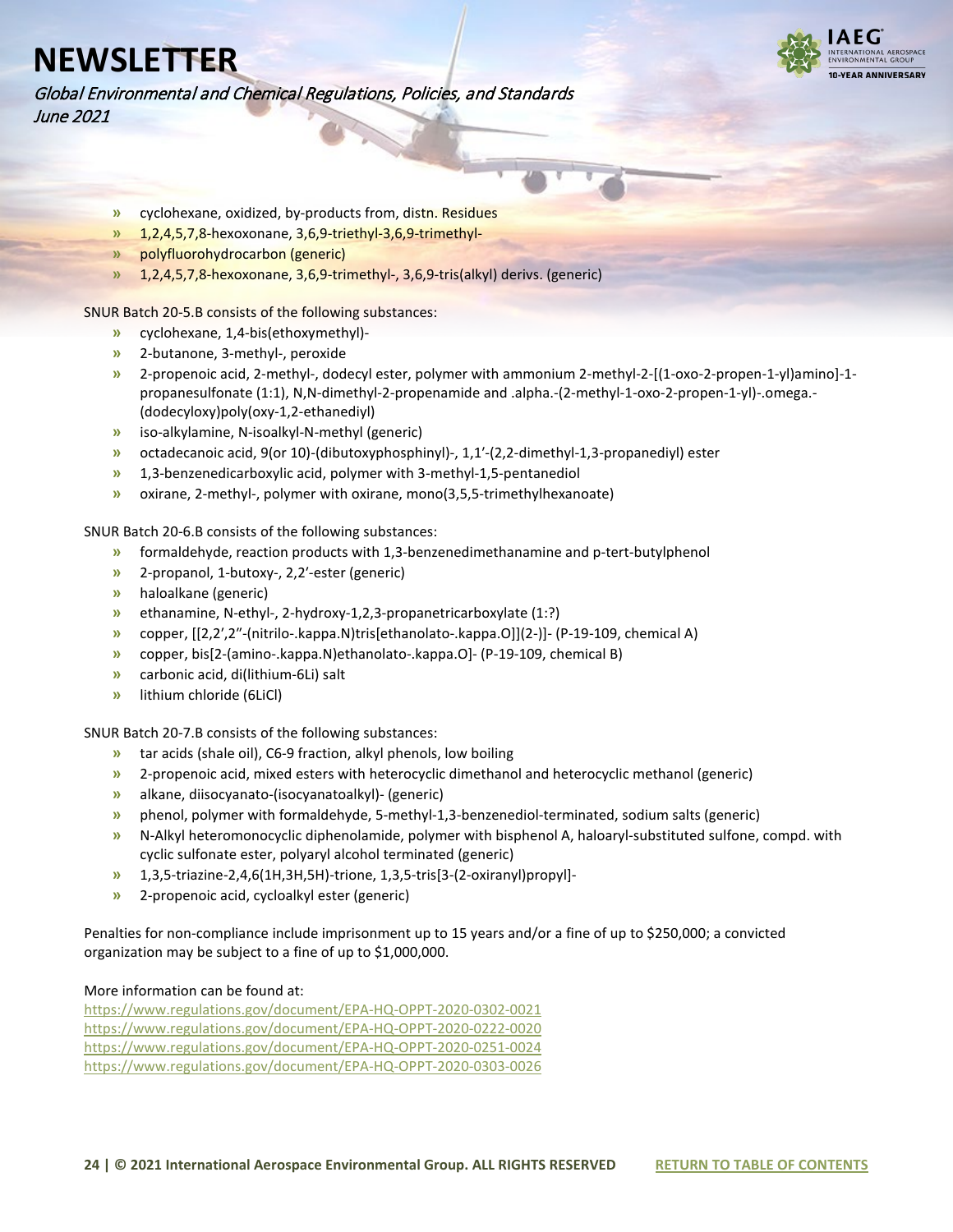**VEAR ANNIVERSARY** 

Global Environmental and Chemical Regulations, Policies, and Standards June 2021

<span id="page-24-0"></span>Implementing statutory addition of certain per- and polyfluoroalkyl substances (PFAS) to the Toxics Release Inventory beginning with reporting year 2021 Legal Status: Published

The Environmental Protection Agency (EPA) is adding three per- and polyfluoroalkyl substances (PFAS) to the list of chemicals subject to toxic chemical release reporting under the Emergency Planning and Community Right-to-Know Act and the Pollution Prevention Act. The reporting is conducted as part of the Toxics Release Inventory (TRI) Program which tracks the industrial management of toxic chemicals that may cause harm to human health and environment. The three chemicals added are:

- **»** perfluorooctyl iodide (CAS 507-63-1)
- **»** potassium perfluorooctanoate (CAS 2395-00-8)
- **»** silver (I) perfluorooctanoate (CAS 335-93-3)

The reporting obligations lie with the owners and operators of facilities. Penalties for non-compliance include a fine up to \$25,000 each day the offence occurs.

### More information can be found at:

*General information* [https://www.federalregister.gov/documents/2021/06/03/2021-11586/implementing-statutory-addition-of-certain-per-](https://www.federalregister.gov/documents/2021/06/03/2021-11586/implementing-statutory-addition-of-certain-per--and-polyfluoroalkyl-substances-pfas-to-the-toxics) [and-polyfluoroalkyl-substances-pfas-to-the-toxics](https://www.federalregister.gov/documents/2021/06/03/2021-11586/implementing-statutory-addition-of-certain-per--and-polyfluoroalkyl-substances-pfas-to-the-toxics) *Reporting form and instructions* <https://www.epa.gov/toxics-release-inventory-tri-program/reporting-tri-facilities> *Explanation of form elements*  <https://ecfr.federalregister.gov/current/title-40/chapter-I/subchapter-J/part-372#subpart-E>

### <span id="page-24-1"></span>Significant New Use Rules on Certain Chemical Substances (21-1.5e)

### Legal Status: Draft amendment

The Environmental Protection Agency (EPA) has revised its Significant New Use Rules (SNUR). The manufacturers/processors/importers of these substances must notify the EPA through submitting a Significant New Use Notice (SNUN) at least 90 days before manufacturing/processing/importing any of these substances for the significant new use. The manufacture or processing for the significant new use shall not commence until the EPA makes an appropriate determination on the notice and has taken risk management actions as a result of the decision.

The substances covered are:

- **»** 1,3-propanediol, 2-ethyl-2-(hydroxymethyl)-, polymer with ethyleneamine, 2-(chloromethyl)oxirane, 2-[[4-(1,1 dimethylethyl)phenoxy]methyl]oxirane, 2,2′-[1,6-hexanediylbis(oxymethylene)]bis[oxirane], 4,4′-(1 methylethylidene)bis[phenol], alkyl ether amine, and 2-[(2-methylphenoxymethyl]oxirane (generic)
- **»** 1,4-benzenedicarboxylic acid, 1,4-bis(2-phenoxyethyl) ester
- **»** 1,4-benzenedicarboxylic acid, 1,4-dipentyl ester, branched and linear
- **»** 1-butanamine, N-butyl-N-[(triethoxysilyl)methyl]-
- **»** 1-octadecanaminium, N,N-dimethyl-N- [3-(triethoxysilyl)propyl]-, chloride (1:1)
- **»** 2-propenoic acid, 2-methyl-, 3-methyl-3-buten-1-yl ester
- **»** aldehyde, polymer with mixed alkane polyamines, 2,2′-[1,4-alkanediylbis(oxyalkylene)]bis[oxirane], 2- (alkoxyalkyloxirane, 4,4′-(1-alkylidene)bis[phenol], 2,2′-[(1-alkylidene)bis(4,1-alkyleneoxyalkylene)]bis[oxirane] and 2-(aryloxyalkyl)oxirane, acetate (salt) (generic)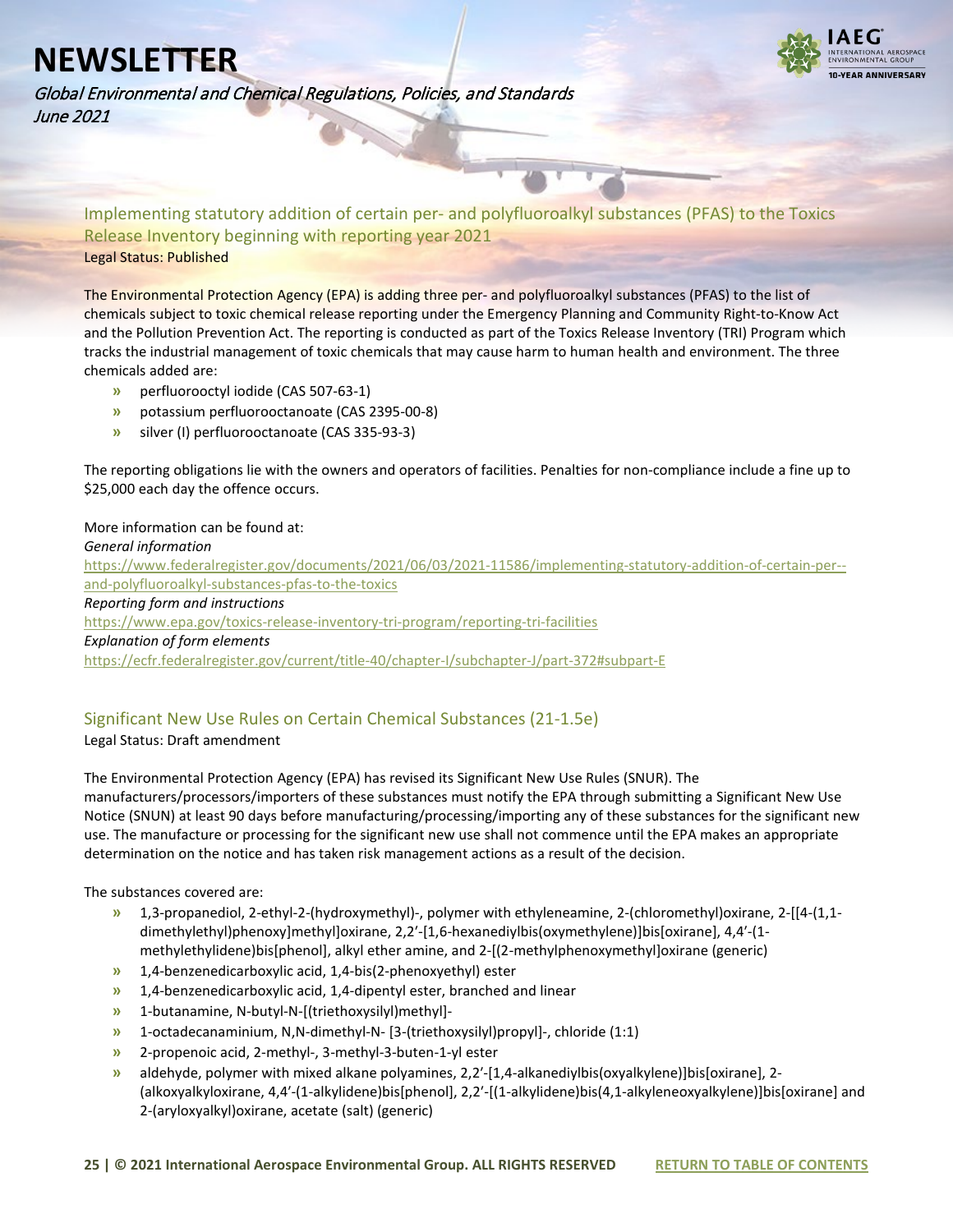

Global Environmental and Chemical Regulations, Policies, and Standards June 2021

- **»** alkanedioic acid, compds. with substituted arylalkylamine-arylalcohol disubstituted alkane-the diglycidyl ether of a arylalcohol disubstituted alkane-epichlorohydrin-aldehyde-2,2′(1-alkylidene)bis[4,1-aryleneoxy(alkyl-2,1 alkanediyl)oxyalkylene]]bis[oxirane]-alkanepolyamine polymer-1-[[2-[(2-aminoalkyl)amino]alkyl]amino]-3-aryloxy-2-alcohol reaction products (generic)
- **»** alkenoic acid, polymer with (alkyl alkenyl) polyether (generic)
- **»** alkenylamide (generic)
- **»** alkyltin dodecylthioester (generic)
- **»** alkyltin tetradecylthioester (generic)
- **»** amidoamino quaternary ammonium salt (generic)
- **»** amines, polyethylenepoly-, triethylenetetramine fraction, polymers with guanidine hydrochloride (1:1)
- **»** benzenepropanoic acid, 3-(2H-benzotriazol-2-yl)-5-(1,1-dimethylethyl)-4-hydroxy-2,2-bis(hydroxymethyl)butyl ester
- **»** dialkyltin dialkylcarboxylate (generic)
- **»** dibromoalkyl ether tetrabromobisphenol A (generic)
- **»** halogenated aromatic amine (generic).Start Printed Page 31253
- **»** hindered amine alkyl ester compounds (generic)
- **»** hydroxy alkanoic acid, compds. with aminoalkoxyalcohol-epoxy polymer-alkanolamine reaction products (generic)
- **»** isoalkylaminium, N-isoalkyl, -N, N-dimethyl chloride (generic)
- **»** mixed metal oxide (generic)
- **»** N-alkyl-dialkyl piperidine (generic)
- **»** octonal, 7(or 8)-formyl-
- **»** phenol, 4,4′-(1-methylethylidene)bis-, polymer with 3,6,9,12-tetraoxatetradeca-1, 13-diene, glycidyl ether
- **»** poly(oxy-1,2-ethanediyl), .alpha.-nonyl-.omega.-hydroxy-, branched and linear
- **»** polyazaalkane with oxirane and methyloxirane, haloalkane (generic)
- **»** sulfonium, trisaryl-, 7,7-dialkyl-2-heteropolycyclic-1-alkanesulfonate (1:1) (generic)
- **»** tetraalkylpiperidinium halide (generic)
- **»** tetraalkylpiperidinium hydroxide (generic)
- **»** tri alkyl, mono alkoxy, fatty acid ester, ammonium salt (generic)
- **»** undecanol, branched

#### More information can be found at:

[https://www.federalregister.gov/documents/2021/06/11/2021-12147/significant-new-use-rules-on-certain-chemical](https://www.federalregister.gov/documents/2021/06/11/2021-12147/significant-new-use-rules-on-certain-chemical-substances-21-15e)[substances-21-15e](https://www.federalregister.gov/documents/2021/06/11/2021-12147/significant-new-use-rules-on-certain-chemical-substances-21-15e)

### <span id="page-25-0"></span>Addition of 1-bromopropane to Clean Air Act Section 112 HAP List

#### Legal Status: Draft amendment

The US Environmental Protection Agency (EPA) has added 1-bromopropane (1-BP) to the Hazardous Air Pollutants (HAP) List of section 112 of the Clean Air Act (CAA). Under the CAA, EPA is required to regulate emissions of hazardous air pollutants. A consultation has opened for interested parties to inform the EPA of their usage, emission controls and costs in order to inform the process of the upcoming addition. The main uses of 1-BP are as a cleaning or degreasing agent. This is a broad scope and so this may fall into use in the aerospace industry.

The risks of non-compliance would be a fine, however no legal change has currently occurred. When finalized, this will have an immediate effect on regulatory compliance for facilities that emit this substance.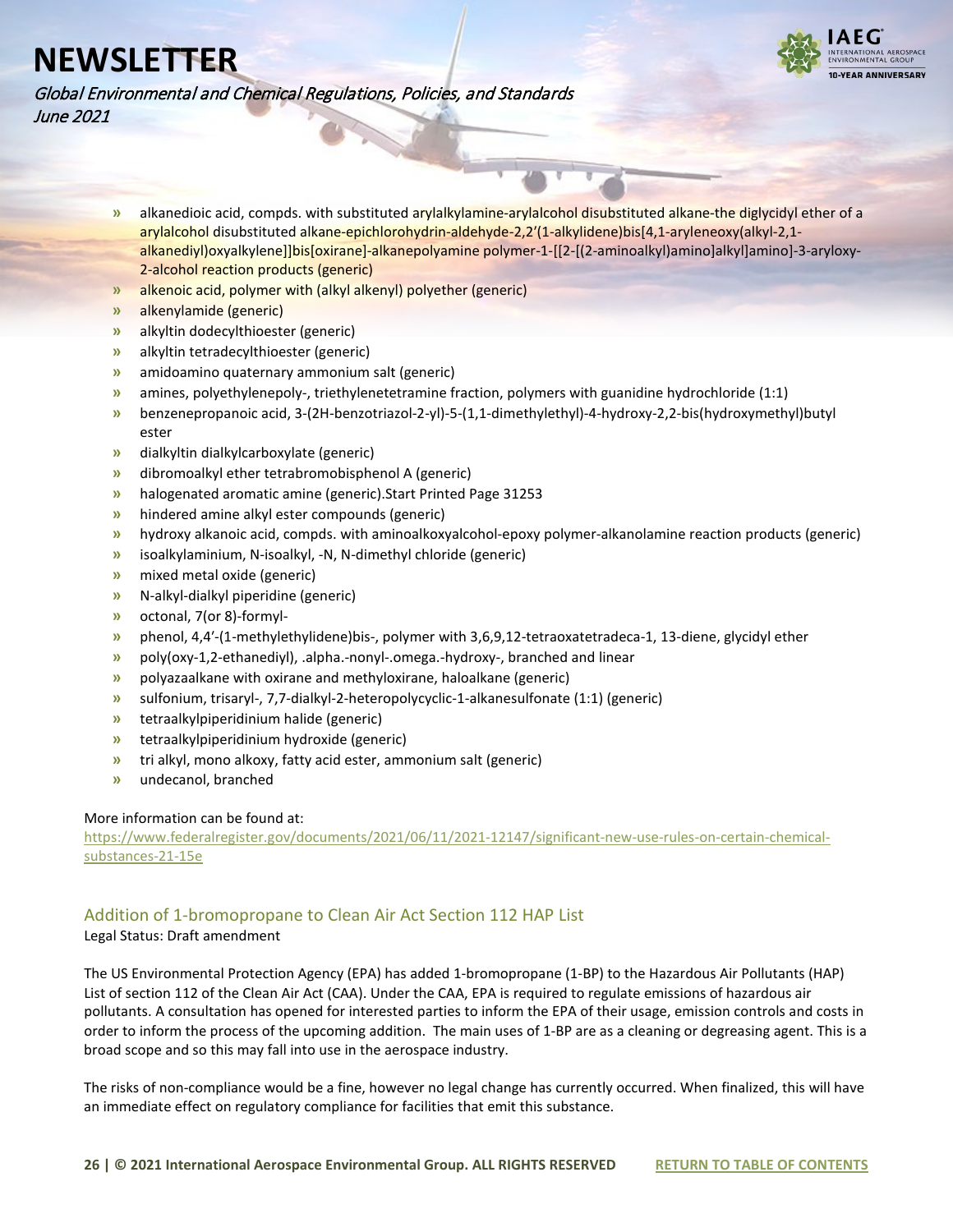Global Environmental and Chemical Regulations, Policies, and Standards June 2021



### More information can be found at:

[https://www.federalregister.gov/documents/2021/06/11/2021-12287/addition-of-1-bromopropane-to-clean-air-act](https://www.federalregister.gov/documents/2021/06/11/2021-12287/addition-of-1-bromopropane-to-clean-air-act-section-112-hap-list)[section-112-hap-list](https://www.federalregister.gov/documents/2021/06/11/2021-12287/addition-of-1-bromopropane-to-clean-air-act-section-112-hap-list)

### <span id="page-26-0"></span>Availability of the IRIS Assessment Plan for inhalation exposure to vanadium and its compounds Legal Status: Notice

The US Environmental Protection Agency (EPA) has released its plan for assessing inhalation exposure to Vanadium and its compounds under the Integrated Risk Information System (IRIS) program. This document communicates information on the scoping needs identified by EPA program and regional offices and the IRIS Program's initial problem formulation activities. The agency opened a 30-day public comment period on the plan and said it will soon announce the date for a virtual public science meeting.

#### More information can be found at:

[https://www.federalregister.gov/documents/2021/05/28/2021-11383/availability-of-the-iris-assessment-plan-for](https://www.federalregister.gov/documents/2021/05/28/2021-11383/availability-of-the-iris-assessment-plan-for-inhalation-exposure-to-vanadium-and-compounds)[inhalation-exposure-to-vanadium-and-compounds](https://www.federalregister.gov/documents/2021/05/28/2021-11383/availability-of-the-iris-assessment-plan-for-inhalation-exposure-to-vanadium-and-compounds)

### <span id="page-26-1"></span>PFAS Free Military Purchasing Act

Legal Status: Proposed

Two US senators introduced legislation to reduce exposure to per- and polyfluoroalkyl substances (PFAS): The PFAS Free Military Purchasing Act. The Act prohibits the Department of Defense from procuring, purchasing, and selling items that contain PFAS substances. Items covered under this Act are:

- **»** food packaging and non-stick cookware or foodservice ware
- **»** carpets, rugs, curtains and upholstered furniture
- **»** cosmetics, such as dental floss, toothpaste, and sunscreen
- **»** cleaning products
- **»** furniture, floor, car, and ski waxes
- **»** car window treatments
- **»** umbrellas
- **»** luggage and bags
- **»** shoes and clothing containing nonessential PFASs

#### More information can be found at:

<https://www.blumenthal.senate.gov/imo/media/doc/5.25.21%20-%20PFAS%20Free%20Military%20Purchasing%20Act.pdf>

## <span id="page-26-2"></span>EPA announces environmental justice consultations on risk management rulemakings for trichloroethylene and perchloroethylene

Legal Status: Proposed

The US Environmental Protection Agency (EPA) evaluates the risks associated with chemicals on the market using the available scientific facts. The risk evaluation occurs before taking any action to address the risks. The final risk evaluation for trichloroethylene (TCE) and perchloroethylene (PCE) were issued by EPA in November and December 2020, respectively. The risk evaluations identified unreasonable risks to workers and occupational non-users under certain conditions of use.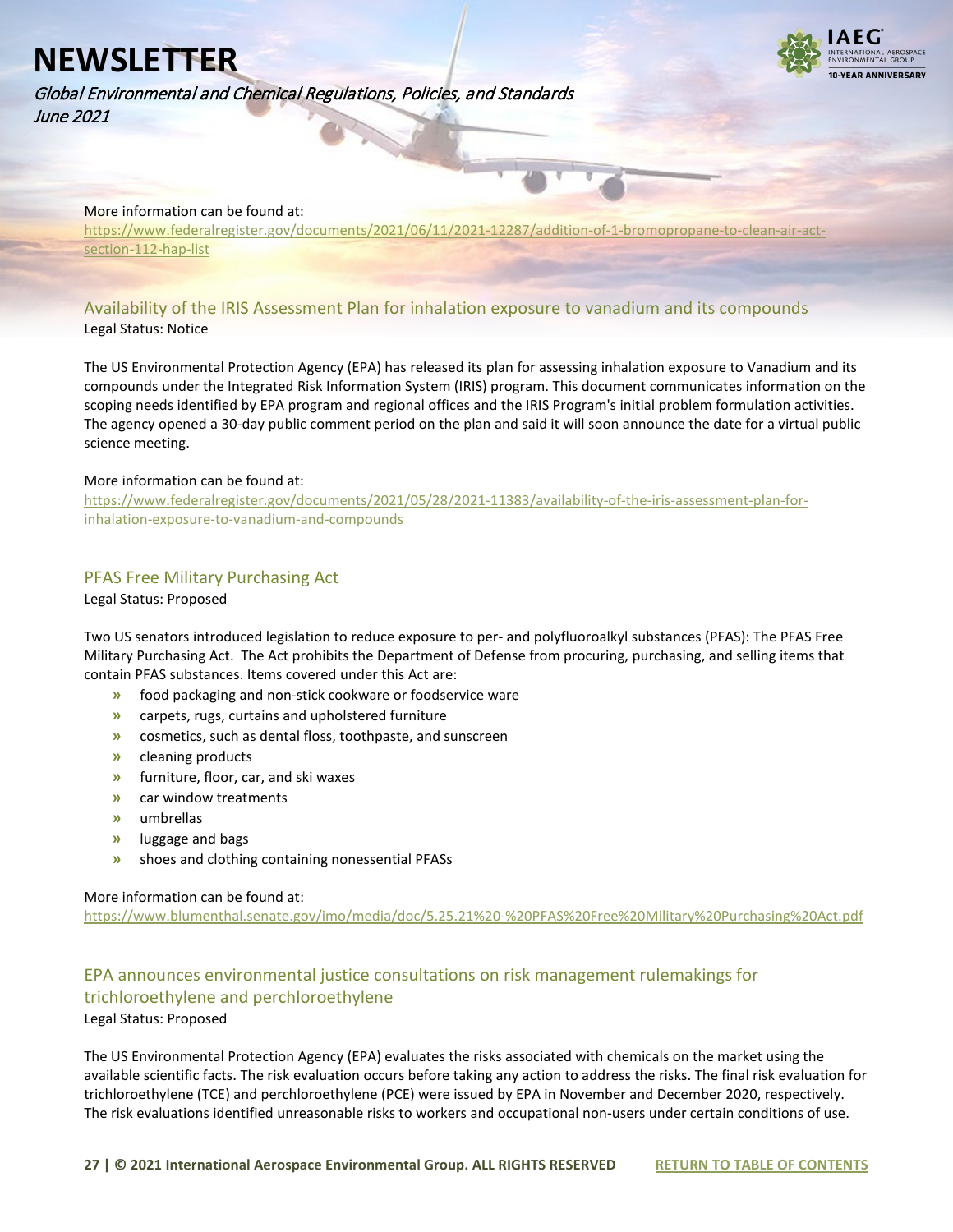**VEAR ANNIVERSARY** 

Global Environmental and Chemical Regulations, Policies, and Standards June 2021

The next step for EPA will be risk management, in which environmental justice communities and stakeholders have been invited in consultation to develop risk management actions.

During the environmental justice consultation period (18 May to 20 August 2021), EPA holds two consultation webinars to provide an overview of the risk management requirements, TCE and PCE final risk evaluation findings, and the tools available to manage risks. EPA is also holding an open public comment period and a consultation with small businesses, state and local governments, and tribes on risk management regulations.

TCE and PCE are mostly used as solvents in commercial and industrial processes and products such as cleaning/degreasing products, lubricants, adhesives, paints and coatings, and sealants. They are also in consumer products such as cleaning and furniture care products, arts and crafts spray coatings, automotive care products (e.g. brake cleaners), and polishes.

More information can be found at: *EPA Announcement* [https://www.epa.gov/chemicals-under-tsca/epa-announces-environmental-justice-consultations-risk-management](https://www.epa.gov/chemicals-under-tsca/epa-announces-environmental-justice-consultations-risk-management-rulemakings-2)[rulemakings-2](https://www.epa.gov/chemicals-under-tsca/epa-announces-environmental-justice-consultations-risk-management-rulemakings-2) *Registration for webinars and comment submission* <https://www.epa.gov/assessing-and-managing-chemicals-under-tsca/risk-management-existing-chemicals-under-tsca>

<span id="page-27-0"></span>

<span id="page-27-1"></span>

<span id="page-27-2"></span>Recycling and Waste Reduction (Export—Waste Plastic) Rules 2021

Legal Status: Published

The Government of Australia published the Recycling and Waste Reduction (Export-Waste Plastic) Rules under the Recycling and Waste Reduction Act 2020. The purpose of the Rules is to regulate the export of plastic waste from Australia. The Rule prescribes waste plastic as a regulated waste material. The export of regulated waste plastic is prohibited unless the exporter holds a waste plastic export license that covers the plastic and for each group plastic that is exported, the exporter has given the Minister an export declaration for the consignment.

Export permit means the same as it does under the Hazardous Waste (Regulation of Export and Imports) Act 1989 which implements Australia's obligations under the Basel Convention.

Waste plastic means:

- **»** plastic that is discarded from an industrial or commercial activity; or
- **»** plastic that is surplus to, or a by‑product of, an industrial or commercial activity; or
- **»** processed engineered fuel.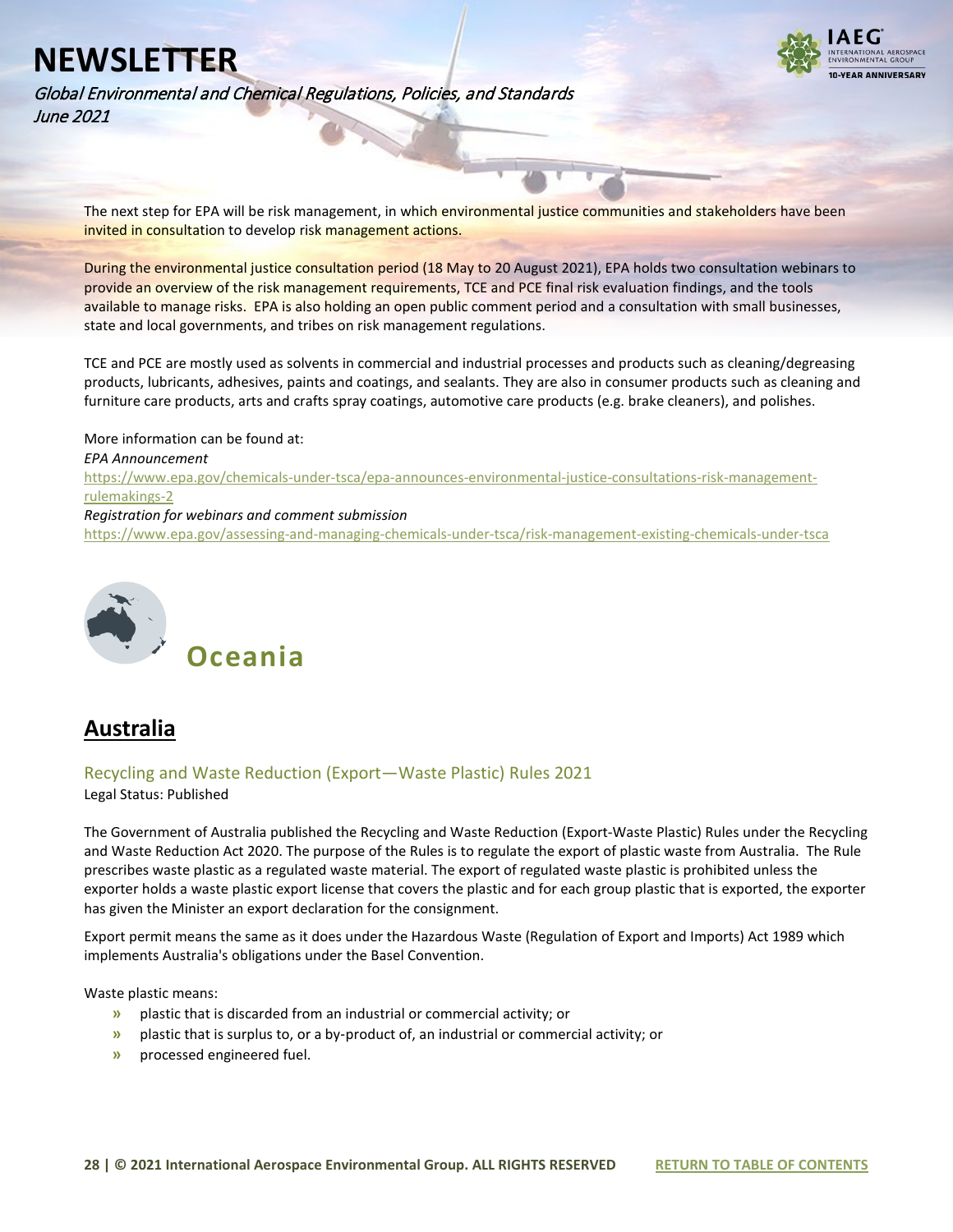

Global Environmental and Chemical Regulations, Policies, and Standards June 2021

Processed engineered fuel means waste material that:

- **»** is waste plastic that is processed with any other waste material; and
- **»** is intended for use as fuel.

Penalties for non-compliance include imprisonment up to 5 years and/or penalty units (see section 20 of the Recycling and Waste Reduction Act 2020).

More information can be found at: <https://www.legislation.gov.au/Details/F2021L00625>